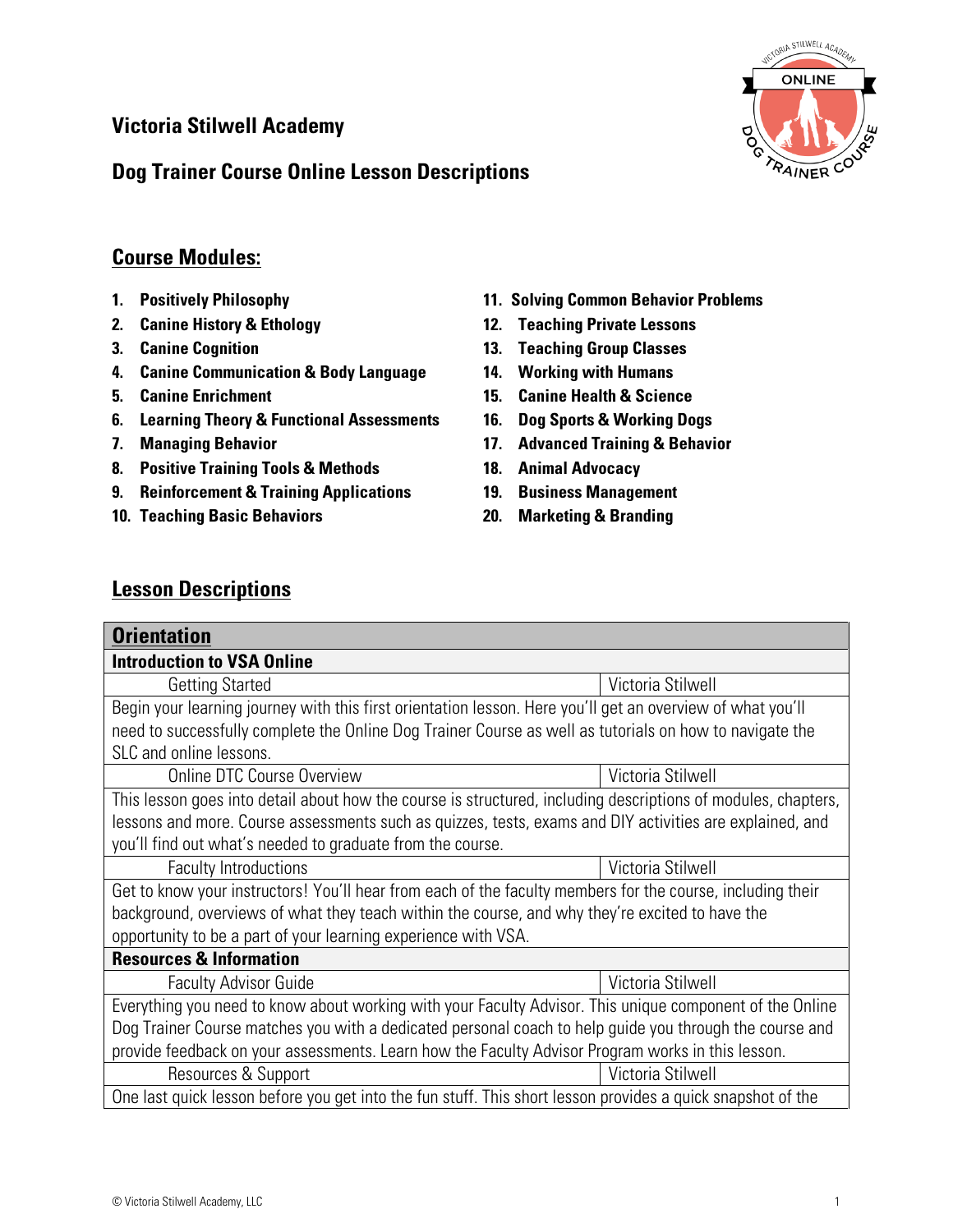| various resources available to you and discusses ways VSA is here to support you as you progress through<br>the course.                       |                   |  |
|-----------------------------------------------------------------------------------------------------------------------------------------------|-------------------|--|
| <b>Positively Philosophy</b>                                                                                                                  |                   |  |
| <b>Overview of Positive Training</b>                                                                                                          |                   |  |
|                                                                                                                                               | Victoria Stilwell |  |
| What is Positive Dog Training?                                                                                                                |                   |  |
| Explore the world of positive reinforcement based training by learning the importance of building a bond                                      |                   |  |
| and working in a way that is compatible with the dog's cognitive style. Understand the Four Pillars of                                        |                   |  |
| Positive Training and how to help owners set their dogs up for success.<br>Positive vs. Traditional Training                                  | Victoria Stilwell |  |
|                                                                                                                                               |                   |  |
| Understand what goals positive trainers should set, how to achieve them, and the importance of<br>terminology in the industry.                |                   |  |
| <b>The Fallout of Aversive Methods</b>                                                                                                        |                   |  |
|                                                                                                                                               | Victoria Stilwell |  |
| The Negatives of Aversive Training<br>What does "aversive" mean and what different aversive methods & tools are still used by trainers today? |                   |  |
| Find out why these methods and tools are harmful and how to identify "learned helplessness". Discover                                         |                   |  |
|                                                                                                                                               |                   |  |
| why people use punishment and clarify the effectiveness of punishment.                                                                        |                   |  |
| <b>Dominance, Pack Theory, &amp; Other Misunderstandings</b><br>The Truth About Dominance & Pack Theory                                       | Victoria Stilwell |  |
|                                                                                                                                               |                   |  |
| What is dominance and how does it apply to pet dogs? Do dogs form packs and should training be based on                                       |                   |  |
| the pack mentality? Uncover the truth about dominance in dogs and whether pack theory has a place in<br>modern dog training.                  |                   |  |
| Common Myths & Misunderstandings                                                                                                              | Victoria Stilwell |  |
|                                                                                                                                               |                   |  |
| Does positive training work for all dogs? Are dogs that misbehave being dominant or just stubborn? Explore                                    |                   |  |
| several common dog training myths and how to dispel them.<br><b>The Positive Philosophy in Practice</b>                                       |                   |  |
| Applying the Positively Philosophy                                                                                                            | Alynn Lecznar     |  |
| Understand how to apply the four pillars of positive training in your training. Become acquainted with the                                    |                   |  |
| VSA Training Toolkit & Roadmap and how they can help you throughout this course.                                                              |                   |  |
| <b>Canine History &amp; Ethology</b>                                                                                                          |                   |  |
| <b>History of Dog Training</b>                                                                                                                |                   |  |
| Where We Started                                                                                                                              | Victoria Stilwell |  |
| Take a journey through the origins of dog training and meet notable early contributors in the field. Learn                                    |                   |  |
| how practical and scientific discoveries simultaneously contributed to our understanding of how dogs learn.                                   |                   |  |
| Where We Are Now                                                                                                                              | Victoria Stilwell |  |
| Understand how training styles have changed since the early contributions and the history of modern-day                                       |                   |  |
| dog training.                                                                                                                                 |                   |  |
| <b>Canine Ethology</b>                                                                                                                        |                   |  |
| <b>Canine Domestication</b>                                                                                                                   | Victoria Stilwell |  |
| What is canine ethology? Explore the origin of canines, how dogs evolved, and how they became                                                 |                   |  |
| domesticated.                                                                                                                                 |                   |  |
| <b>Breed Types</b>                                                                                                                            | Victoria Stilwell |  |
| Become familiar with the domestic dog breed types and their respective traits. Understand how much traits                                     |                   |  |
| can impact behavior and whether breed defines the dog.                                                                                        |                   |  |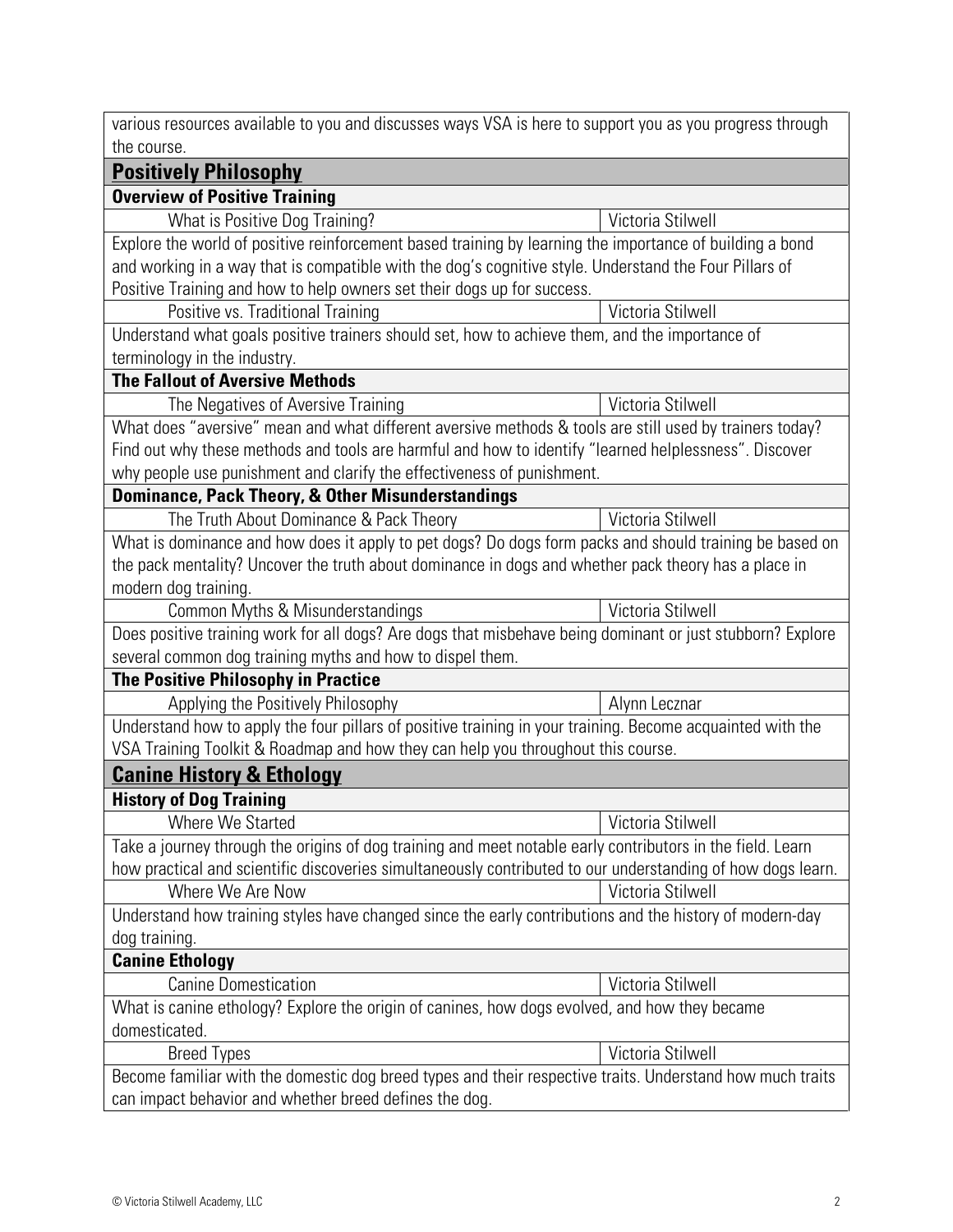| Dogs versus Wolves                                                                                             | Victoria Stilwell |  |
|----------------------------------------------------------------------------------------------------------------|-------------------|--|
| How do dogs differ from wolves? What is pack theory and how does dominance affect the human animal             |                   |  |
| bond? Discover the differences and similarities between our beloved family members and the wild wolf.          |                   |  |
| <b>Canine Developmental Periods</b>                                                                            | Victoria Stilwell |  |
| Become familiar with the developmental periods of dogs and how to identify each by certain behaviors.          |                   |  |
| Understand the unique needs of dogs in each life stage.                                                        |                   |  |
| Socialization                                                                                                  | Victoria Stilwell |  |
| Identify what socialization is and is not. Understand the difference between socialization and positive        |                   |  |
| proactive socialization. Learn how to implement a socialization plan and identify dogs that lack               |                   |  |
| socialization.                                                                                                 |                   |  |
| <b>Sensory Organs</b>                                                                                          | Victoria Stilwell |  |
| Explore the five canine senses and how they use them. How do canine senses differ from humans?                 |                   |  |
| Understand why exploring the senses is important for training.                                                 |                   |  |
| <b>Canine Cognition</b>                                                                                        |                   |  |
| <b>Introduction to Canine Cognition</b>                                                                        |                   |  |
| <b>Canine Cognitive Science</b>                                                                                | Victoria Stilwell |  |
| Become familiar with the world of canine cognition and understand how dogs view the world. Delve deeper        |                   |  |
| into the dog's mind and find out how cognitive scientists and their research can make learning easier for      |                   |  |
| dogs.                                                                                                          |                   |  |
| Measuring Cognitive Intelligence                                                                               | Victoria Stilwell |  |
| Learn about the different types of intelligence and how different species utilize their individual skills. How |                   |  |
| does dog cognition compare to human cognition? Learn how to identify different types of intelligence.          |                   |  |
| <b>Canine Cognitive Abilities</b>                                                                              | Victoria Stilwell |  |
| Meet Chaser, the "smartest dog in the world", and learn about what we can infer for her case study. Find       |                   |  |
| out what we currently know about the cognitive abilities of dogs.                                              |                   |  |
| <b>Five Cognitive Dimensions</b>                                                                               |                   |  |
| Introduction                                                                                                   | Victoria Stilwell |  |
| Familiarize yourself with the five cognitive dimensions and why these dimensions help us understand dog        |                   |  |
| behavior.                                                                                                      |                   |  |
| Empathy                                                                                                        | Victoria Stilwell |  |
| Do dogs display empathetic behaviors? Dive deeper into empathy in dogs and discover if and how we can          |                   |  |
| measure this cognitive dimension.                                                                              |                   |  |
| Communication                                                                                                  | Victoria Stilwell |  |
| Explore how dogs evolved to communicate with humans. What methods do dogs employ to read human                 |                   |  |
| intent? How do they determine cooperative partners? Which human social cues are dogs able to read?             |                   |  |
| Answer these questions and more in this lesson.                                                                |                   |  |
| Memory                                                                                                         | Victoria Stilwell |  |
| How keen is a dog's memory? Can the environment affect memory? Explore the different types of memory,          |                   |  |
| dog's strengths and weaknesses, and why memory is important to dogs and dog trainers.                          |                   |  |
| Reasoning                                                                                                      | Victoria Stilwell |  |
| Discover how dogs use reasoning to solve problems. Learn about the different types of reasoning that dog       |                   |  |
| may employ, and how environment and training can affect reasoning.                                             |                   |  |
| Cunning                                                                                                        | Victoria Stilwell |  |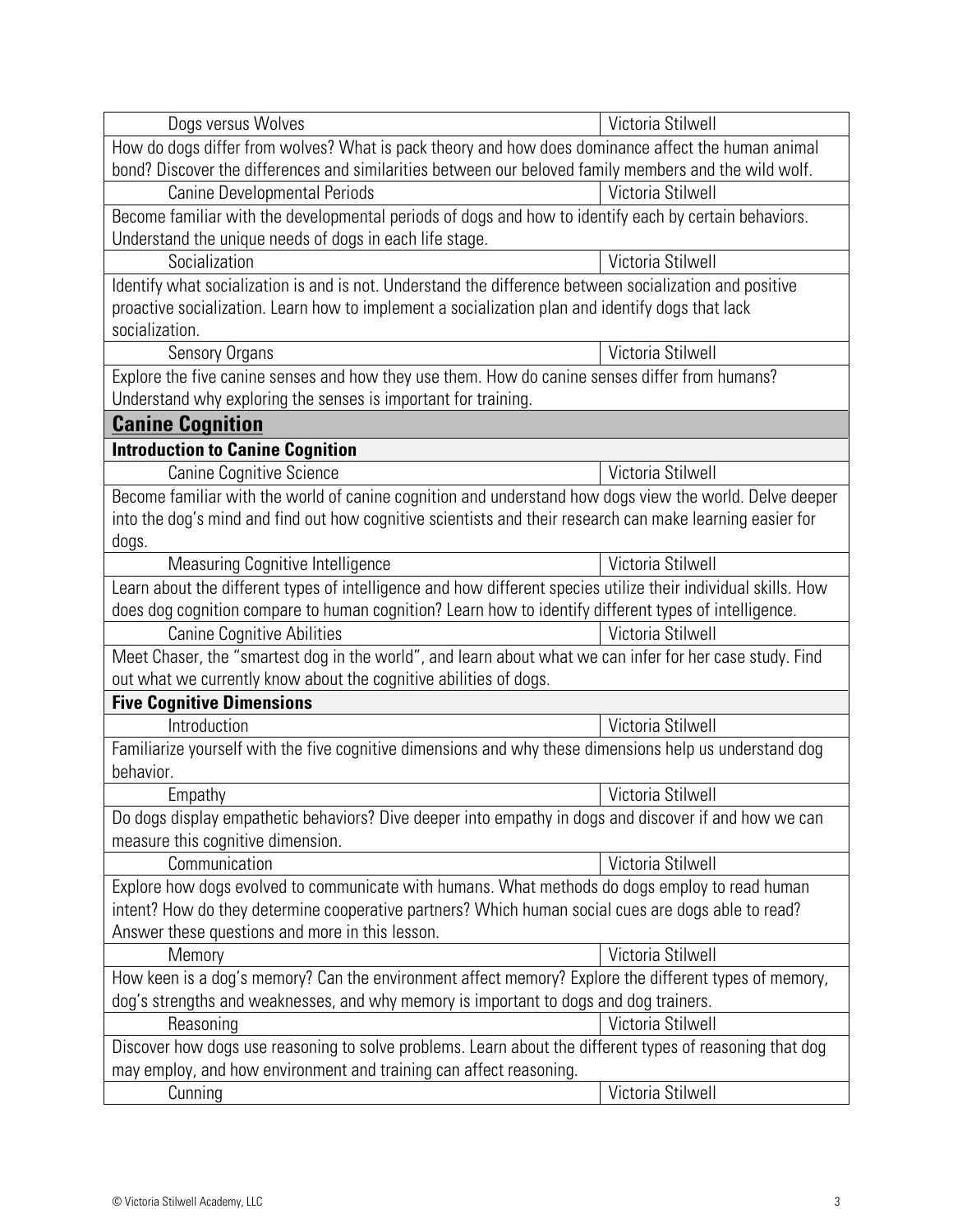| What is cunning and adaptive intelligence? Learn how dogs have used their cunning to survive thousands of    |                   |  |
|--------------------------------------------------------------------------------------------------------------|-------------------|--|
| years and how dogs use cunning in everyday situations.                                                       |                   |  |
| Dognition                                                                                                    | Victoria Stilwell |  |
| What is Dognition and how can it be helpful for dog training? Explore the fun, interactive games that make   |                   |  |
| up Dognition and what they can tell you about your dog.                                                      |                   |  |
| <b>Activities to Explore Cognition</b>                                                                       |                   |  |
| <b>Communication Games</b>                                                                                   | Victoria Stilwell |  |
| Test your dog's communication and cue preference during these fun games. Understand which cue grabs          |                   |  |
| your dog's attention and use this information during training.                                               |                   |  |
| <b>Attentional States Games</b>                                                                              | Victoria Stilwell |  |
| Test your dog's sensitivity to your attentional state. Learn how your dog's sensitivity differs with varying |                   |  |
| stimuli and how this could impact training.                                                                  |                   |  |
| <b>Reasoning Games</b>                                                                                       | Victoria Stilwell |  |
| Test your dog's reasoning skills. Identify your dog's reasoning methods and remember these problem           |                   |  |
| solving skills during training.                                                                              |                   |  |
| <b>Empathy Games</b>                                                                                         | Victoria Stilwell |  |
| Test your dog's empathy and discover how attentive he/she is to your emotional state.                        |                   |  |
| <b>Memory Games</b>                                                                                          | Victoria Stilwell |  |
| Test your dog's memory. Identify if your dog has keen short term and long term memory.                       |                   |  |
| <b>Cunning Games</b>                                                                                         | Victoria Stilwell |  |
| Test your dog's deception skills and determine his/her cunning abilities.                                    |                   |  |
| <b>Imitation Games</b>                                                                                       | Victoria Stilwell |  |
| Test your dog's social learning skills through imitation. Learn a fun way to teach your dog new behaviors.   |                   |  |
| <b>Word Learning Games</b>                                                                                   | Victoria Stilwell |  |
| Play the word learning game with your dog and teach your dog new words!                                      |                   |  |
| <b>Canine Emotion &amp; Behavior</b>                                                                         |                   |  |
| Human Emotion & Dogs                                                                                         | Victoria Stilwell |  |
| Learn about the difference between emotions and feelings and what role emotional states play in changing     |                   |  |
| behavior. Understand how human emotion can affect dogs and the importance of controlling your emotions       |                   |  |
| when handling dogs.                                                                                          |                   |  |
| <b>Happiness</b>                                                                                             | Victoria Stilwell |  |
| Learn how to identify signs of happiness in dogs, and whether dogs experience positive emotions. Explore     |                   |  |
| the latest studies diving into the science of happiness in dogs.                                             |                   |  |
| Love                                                                                                         | Victoria Stilwell |  |
| Discern whether dogs display attachment behaviors and understand how scientists test for "love". Consider    |                   |  |
| what conclusions we can draw from such studies and if dogs truly love us or not.                             |                   |  |
| Jealousy                                                                                                     | Victoria Stilwell |  |
| Can dogs be jealous? Learn how to identify behavior related to jealously in dogs and what jealousy can       |                   |  |
| mean for inter/intra-species interactions.                                                                   |                   |  |
| Guilt                                                                                                        | Victoria Stilwell |  |
| Why do dogs have that "guilty" face? What does the research reveal about guilt in dogs? Explore these and    |                   |  |
| other questions in this lesson.                                                                              |                   |  |
| Sadness/Depression                                                                                           | Victoria Stilwell |  |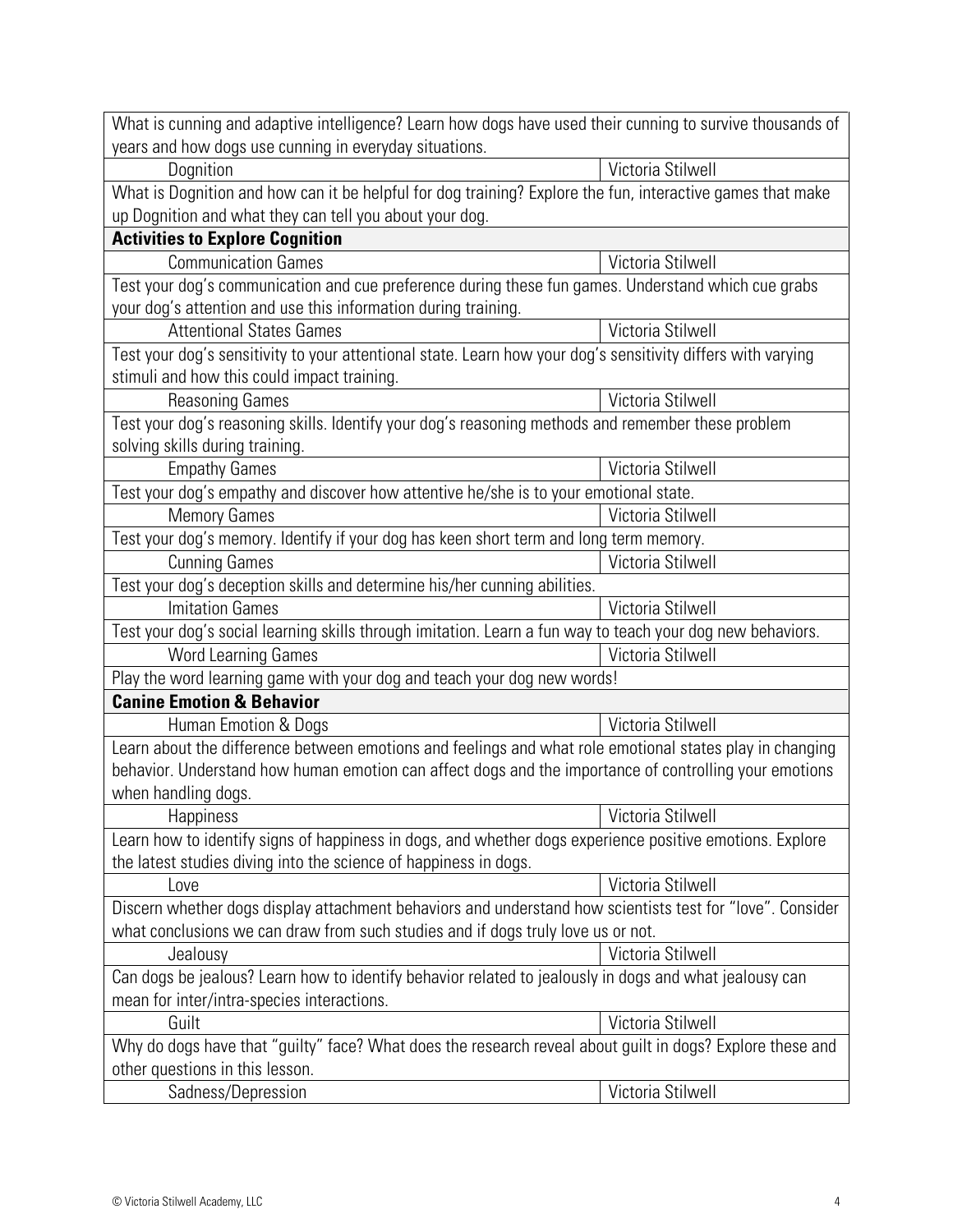| What is the difference between sadness and depression? Can dogs be sad, what about depressed? Learn if<br>these emotions are possible and if so, how to identify signs of sadness in dogs. |                   |  |
|--------------------------------------------------------------------------------------------------------------------------------------------------------------------------------------------|-------------------|--|
| Fear                                                                                                                                                                                       | Victoria Stilwell |  |
| What is fear? Is fear a normal, healthy emotion? Learn how dogs display fear and why they may become                                                                                       |                   |  |
| fearful.                                                                                                                                                                                   |                   |  |
| Phobias & Problem Behavior                                                                                                                                                                 | Victoria Stilwell |  |
| What is the difference between fear and phobia? Understand how phobia manifest in dogs and which                                                                                           |                   |  |
| problem behaviors are related to fear and phobia.                                                                                                                                          |                   |  |
| Medical Issues & Behavior                                                                                                                                                                  | Victoria Stilwell |  |
| How to identify medical issues and how they may impact behavior. Can you tell if your dog is in pain? Learn                                                                                |                   |  |
| how in this lesson (and when to refer to a veterinarian!).                                                                                                                                 |                   |  |
| <b>The Human-Animal Bond</b>                                                                                                                                                               |                   |  |
| <b>Emotional Attachment</b>                                                                                                                                                                | Victoria Stilwell |  |
| What can science tell us about emotional attachment? Immerse yourself in the human animal bond: find out                                                                                   |                   |  |
| how bonding can be mutually beneficial and what happens when the bond is damaged.                                                                                                          |                   |  |
| <b>Relationship Building</b>                                                                                                                                                               | Victoria Stilwell |  |
| Why study relationship building in dog training? Positive training is based on building a solid relationship.                                                                              |                   |  |
| Learn how to cultivate a relationship with a being from another species and see a dog as an individual.                                                                                    |                   |  |
| <b>Canine Communication &amp; Body Language</b>                                                                                                                                            |                   |  |
| <b>Canine Communication</b>                                                                                                                                                                |                   |  |
| How Do Dogs Communicate?                                                                                                                                                                   | Victoria Stilwell |  |
| Explore how dogs communicate with one another. Become familiar with the different types of signals that                                                                                    |                   |  |
| dogs use to communicate their inner state.                                                                                                                                                 |                   |  |
| <b>Canine Body Language</b>                                                                                                                                                                |                   |  |
| What is Dog Body Language?<br>Victoria Stilwell                                                                                                                                            |                   |  |
| What is your dog telling you? Learn to listen with your eyes and consider the "whole picture" of what you                                                                                  |                   |  |
| see when you observe a dog. This lesson will introduce you to the secrets behind unlocking the language of                                                                                 |                   |  |
| dogs.                                                                                                                                                                                      |                   |  |
| Appeasement/Deference/Displacement/Stress Signals                                                                                                                                          | Victoria Stilwell |  |
| Learn to identify appeasement, deference, displacement, and stress signals in dogs. Hone your                                                                                              |                   |  |
| observational skills to accurately read your dog. This lesson will help you determine if a dog is experiencing                                                                             |                   |  |
| stress and when to intervene.                                                                                                                                                              | Victoria Stilwell |  |
| Fear Signals                                                                                                                                                                               |                   |  |
| Learn to identify fear signals in dogs. Hone your observational skills to accurately read your dog. This lesson                                                                            |                   |  |
| will help you determine if a dog is experiencing fear and when to intervene.<br><b>Early Warning Signals</b>                                                                               | Victoria Stilwell |  |
| Learn to identify early warning signals in dogs. Hone your observational skills to accurately read your dog.                                                                               |                   |  |
| This lesson will help you determine your dog's early warning signals and how to avoid further conflict.                                                                                    |                   |  |
| Play Signals                                                                                                                                                                               | Victoria Stilwell |  |
| Learn to identify play signals in dogs. Hone your observational skills to accurately read your dog. This                                                                                   |                   |  |
| lesson will help you determine if your dog is enjoying play and ensure safe interactions between dogs.                                                                                     |                   |  |
| <b>Canine Behavior Observation</b>                                                                                                                                                         |                   |  |
| <b>Observing &amp; Drawing Conclusions</b>                                                                                                                                                 | Victoria Stilwell |  |
|                                                                                                                                                                                            |                   |  |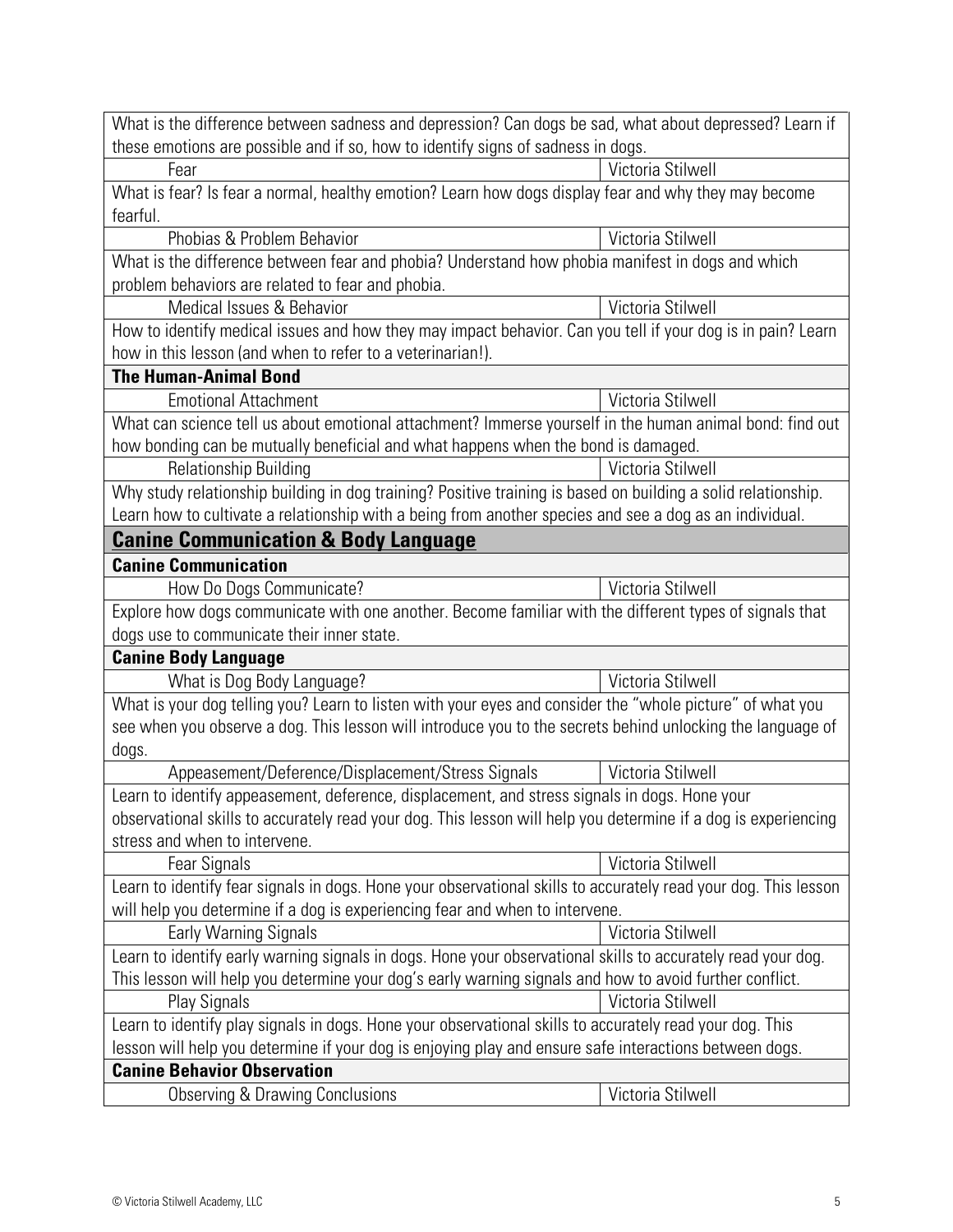| Test your observational skills and see if you can understand what dogs are saying and feeling.                                                                                                              |                      |
|-------------------------------------------------------------------------------------------------------------------------------------------------------------------------------------------------------------|----------------------|
| Dog-Dog Observation                                                                                                                                                                                         | Victoria Stilwell    |
| Use your observation skills and knowledge about dog body language to accurately describe the interactions                                                                                                   |                      |
| in these dog-dog photos and videos.                                                                                                                                                                         |                      |
| Dog-Human Observation                                                                                                                                                                                       | Victoria Stilwell    |
| Use your observation skills and knowledge about dog body language to accurately describe the interactions                                                                                                   |                      |
| in these dog-human photos and videos.                                                                                                                                                                       |                      |
| Observation of Dogs and Other Species                                                                                                                                                                       | Victoria Stilwell    |
| Observe dog body language in a new context by watching dogs interact with other species.                                                                                                                    |                      |
| <b>Canine Enrichment</b>                                                                                                                                                                                    |                      |
| <b>Introduction to Enrichment</b>                                                                                                                                                                           |                      |
| What is Enrichment?                                                                                                                                                                                         | Victoria Stilwell    |
| Immerse yourself in the world of enrichment. What is enrichment and why is it important? Explore your first                                                                                                 |                      |
| step on the VSA Roadmap and discover how enrichment can help change dog behavior.                                                                                                                           |                      |
| The Ideal Dog                                                                                                                                                                                               | Alynn Lecznar        |
| What do dog owners want? Why did they get a dog in the first place? Reflect on the expectations that                                                                                                        |                      |
| many owners set out for their dogs and how dog trainers can help recreate this image of the ideal dog.                                                                                                      |                      |
| <b>Providing Enrichment</b>                                                                                                                                                                                 |                      |
| <b>Addressing Enrichment</b>                                                                                                                                                                                | Alynn Lecznar        |
| Identify the biological needs and wants of dogs and how enrichment can factor in to these needs and                                                                                                         |                      |
| wants. What should a dog's typical day look like? Learn how to make an enrichment plan to satisfy the                                                                                                       |                      |
| needs/wants of both owner and dog and how an enrichment plan can impact behavior modification.                                                                                                              |                      |
| <b>Types of Walks</b>                                                                                                                                                                                       | Alynn Lecznar        |
| Learn about the different types of walks humans can take with their dogs. Understand why there should be                                                                                                    |                      |
| different types of walks and how diversifying walks can help dogs.                                                                                                                                          |                      |
| Play as Enrichment                                                                                                                                                                                          | Alynn Lecznar        |
| Define play and introduce yourself to the different types of play. Discover what motivates dogs to play and                                                                                                 |                      |
| dispel several play myths.                                                                                                                                                                                  |                      |
| <b>Enrichment Tools</b>                                                                                                                                                                                     | Alynn Lecznar        |
| Explore how enrichment can help with training and what tools and games are best suited for enrichment.                                                                                                      |                      |
| Lear how to enrich a dog's life and how to make it easier for clients as well.                                                                                                                              |                      |
| <b>Learning Theory &amp; Functional Assessments</b>                                                                                                                                                         |                      |
| <b>Learning Theory</b>                                                                                                                                                                                      |                      |
| What is Learning?                                                                                                                                                                                           | Brad & Lisa Waggoner |
| What is learning and how to scientists define the term? Understand what drives behavior and the                                                                                                             |                      |
| importance of learning in dog training.                                                                                                                                                                     |                      |
| <b>Classical Conditioning</b>                                                                                                                                                                               | Brad & Lisa Waggoner |
| Discover the history of dog training by uncovering the origins of classical conditioning. Explore how stimuli                                                                                               |                      |
| can be paired and how associations are made.                                                                                                                                                                |                      |
| Applications of Classical Conditioning                                                                                                                                                                      | Brad & Lisa Waggoner |
| Learn how to use classical conditioning when modifying behavior in dogs. Identify the different types of<br>conditioning, their applications, and which types are the most effective in modifying behavior. |                      |
| <b>Operant Conditioning</b>                                                                                                                                                                                 | Brad & Lisa Waggoner |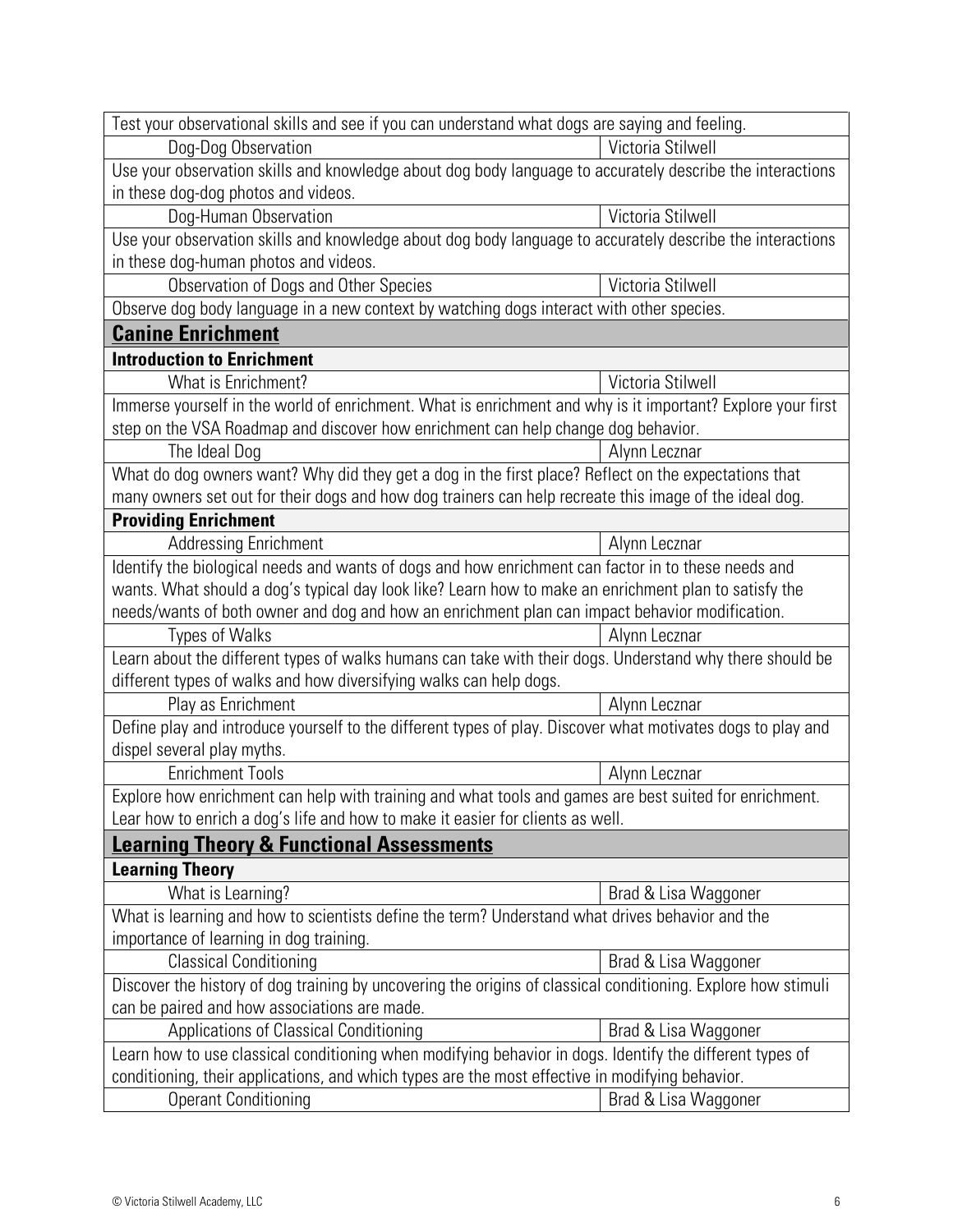| Travel through time to the days of Thorndike and Skinner to learn about the history of behaviorism and       |                      |  |
|--------------------------------------------------------------------------------------------------------------|----------------------|--|
| operant conditioning. Identify the ABC's of training and introduce yourself to the four quadrants of operant |                      |  |
| conditioning.                                                                                                |                      |  |
| Application of Operant Conditioning                                                                          | Brad & Lisa Waggoner |  |
| Understand how operant conditioning and its consequences present in the real world. Can classical and        |                      |  |
| operant conditioning occur simultaneously? Can you apply the four quadrants to real world situations?        |                      |  |
| Answer these questions and hone your skill in this lesson.                                                   |                      |  |
| <b>The ABC's of Training</b>                                                                                 |                      |  |
| <b>Introduction to Functional Assessments</b>                                                                | Irith Bloom          |  |
| Why do dogs display certain behaviors and what is their function? Solve these questions using the ABC's of   |                      |  |
| training. In this lesson you will learn how to perform a functional assessment and use it to determine the   |                      |  |
| function of behavior.                                                                                        |                      |  |
| <b>Managing Behavior</b>                                                                                     |                      |  |
| <b>Management &amp; Prevention</b>                                                                           |                      |  |
| Introduction to Management                                                                                   | Irith Bloom          |  |
| What is management and can it solve dog behavior problems? Learn VSA's definition of management and          |                      |  |
| why we think management is one of the most important tools in a positive trainer's toolkit.                  |                      |  |
| Management Strategies & Tools                                                                                | Irith Bloom          |  |
| Explore what options exist when managing behavior. Learn how to select the appropriate management            |                      |  |
| strategy and which management tools to consider.                                                             |                      |  |
| <b>Implementing Management</b>                                                                               | Irith Bloom          |  |
| Learn how to create and implement a management plan to effectively manage a behavior problem.                |                      |  |
| Consider ethics when using management and when to refer to another trainer, behaviorist, or veterinarian.    |                      |  |
| <b>Setting Up for Success</b>                                                                                |                      |  |
| Creating a Learning Environment                                                                              | <b>Irith Bloom</b>   |  |
| What is a learning environment? Learn how to set up a successful learning environment and how to use the     |                      |  |
| environment to advance your training.                                                                        |                      |  |
| <b>Positive Training Tools &amp; Methods</b>                                                                 |                      |  |
| <b>Positive Training Tools</b>                                                                               |                      |  |
| Collars                                                                                                      | Victoria Stilwell    |  |
| Familiarize yourself with the different types of collars and their various uses. Understand which types of   |                      |  |
| collars positive trainers recommend and how to use them.                                                     |                      |  |
| Leashes & Leash Handling                                                                                     | Victoria Stilwell    |  |
| Familiarize yourself with the different types of leashes and their various uses. Understand which leashes    |                      |  |
| are used regularly by positive trainers and how to properly hold a leash.                                    |                      |  |
| Harnesses & Halters                                                                                          | Victoria Stilwell    |  |
| Familiarize yourself with the different types of harnesses and halters and their uses. Understand which      |                      |  |
| tools positive trainers prefer.                                                                              |                      |  |
| <b>Fundamentals &amp; Training Plans</b>                                                                     |                      |  |
| <b>Training Fundamentals</b><br>Alynn Lecznar                                                                |                      |  |
| Introduce yourself to the three steps to training a new behavior. Understand how to influence each of these  |                      |  |
| three steps and what tools and skills are needed for training.                                               |                      |  |
| Developing a Training Plan                                                                                   | Alynn Lecznar        |  |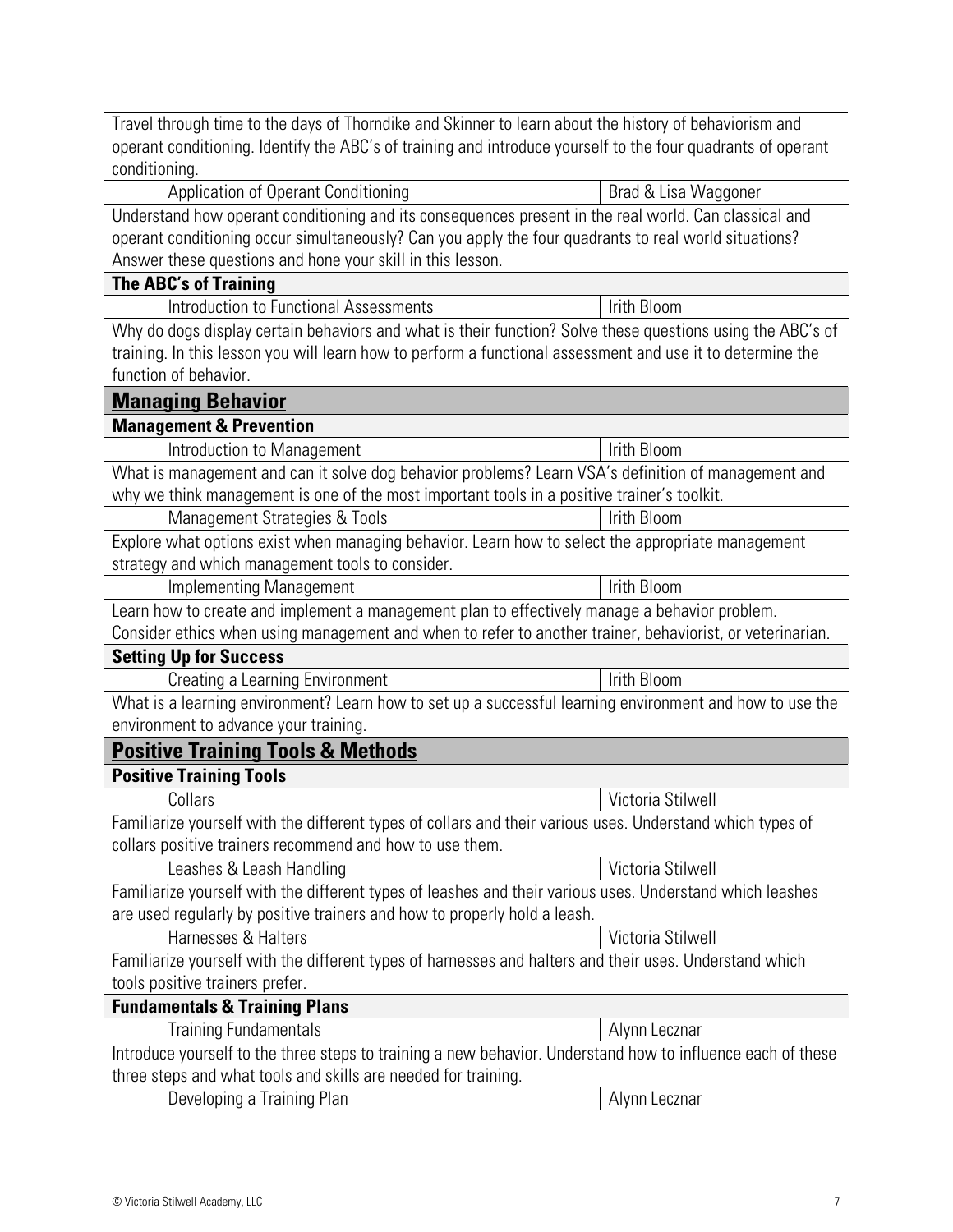What is a training plan and why are they important? Determine goal behavior and create & develop a customized training plan to achieve the goal behavior. Learn how to incorporate your plan into the VSA Training Roadmap.

| <b>Positive Training Methods</b>                                                                             |                      |  |
|--------------------------------------------------------------------------------------------------------------|----------------------|--|
| Capturing                                                                                                    | Alynn Lecznar        |  |
| Discover this positive training method, when, and how to use it. Understand the benefits and pitfalls of     |                      |  |
| capturing behavior, how to capture behavior, and how you can add this training method to your training       |                      |  |
| toolkit.                                                                                                     |                      |  |
| Luring                                                                                                       | Alynn Lecznar        |  |
| Discover this positive training method, when, and how to use it. Understand the benefits and pitfalls of     |                      |  |
| luring behavior, how to lure behavior, and how you can add this training method to your training toolkit.    |                      |  |
| Shaping                                                                                                      | Alynn Lecznar        |  |
| Discover this positive training method, when, and how to use it. Understand the benefits and pitfalls of     |                      |  |
| shaping behavior, how to shape behavior, and how you can add this training method to your training toolkit.  |                      |  |
| Choosing a Training Method                                                                                   | Alynn Lecznar        |  |
| Which training method is best for teaching a sit? What other factors affect training methods? Learn how to   |                      |  |
| choose the training method best suited to the dog-handler team.                                              |                      |  |
| <b>Cueing, Proofing, &amp; Fluency</b>                                                                       |                      |  |
| Cueing                                                                                                       | Brad & Lisa Waggoner |  |
| What is a cueing? Learn the definition of a cue about the different types of cues. When should you add the   |                      |  |
| cue? Understand timing and how to switch cues.                                                               |                      |  |
| Proofing: Checking for Understanding                                                                         | Brad & Lisa Waggoner |  |
| What is proofing? Learn how to check your dog's understanding of a cue and why checking for                  |                      |  |
| understanding is important. Understand how to verify your training in different contexts and what to do if   |                      |  |
| you experience a lack of understanding.                                                                      |                      |  |
| Fluency                                                                                                      | Brad & Lisa Waggoner |  |
| What is fluency? Learn about this useful tool and how fluency can enhance behaviors. Discover the            |                      |  |
| different aspects of fluency and how to achieve them.                                                        |                      |  |
| <b>Reinforcement &amp; Training Applications</b>                                                             |                      |  |
| <b>Reinforcement</b>                                                                                         |                      |  |
| What is Reinforcement?                                                                                       | Brad & Lisa Waggoner |  |
| What is reinforcement? Understand what drives behavior and how does reinforcement affect behavior.           |                      |  |
| Explore other words to describe reinforcement and their common uses in dog training.                         |                      |  |
| Types of Reinforcement                                                                                       | Brad & Lisa Waggoner |  |
| Learn what types of reinforcers exist, what values dogs place on different reinforcers, and how distractions |                      |  |
| can impact them. Determine which reinforcers are best for the dog in front of you, the environment, and      |                      |  |
| training plan.                                                                                               |                      |  |
| <b>Reinforcement Schedules</b>                                                                               | Brad & Lisa Waggoner |  |
| What is a reinforcement schedule? Learn about the different types of reinforcement schedules and how         |                      |  |
| they can affect behavior. Study how these theories work in the real world.                                   |                      |  |
| The Power of Choice                                                                                          | Victoria Stilwell    |  |
| What is choice and how does it apply to owned dogs? How does choice impact motivation and learning?          |                      |  |
| Learn how trainers can provide choice and use it for training advantage.                                     |                      |  |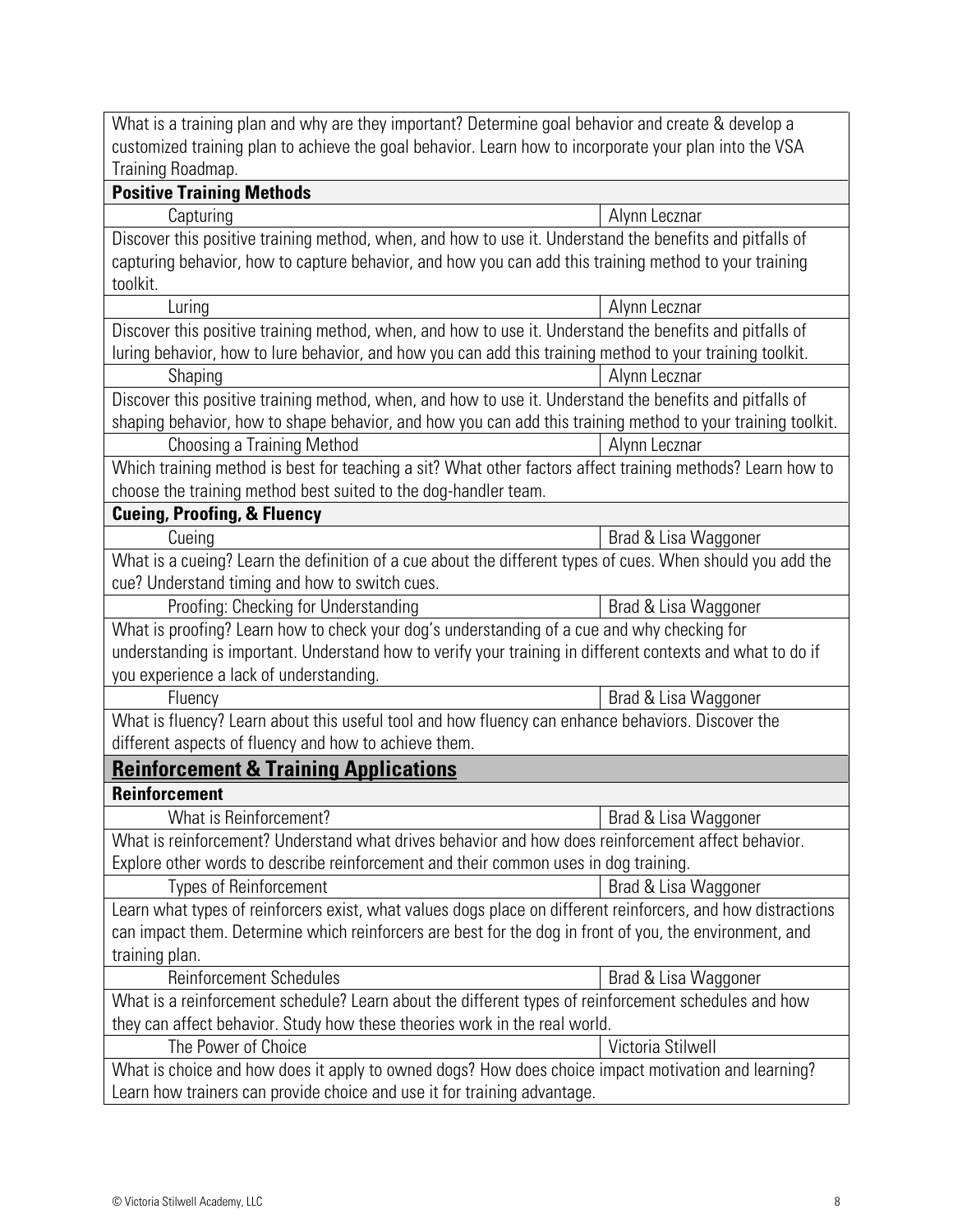| <b>Training Applications</b>                                                                                                                                             |                                 |  |
|--------------------------------------------------------------------------------------------------------------------------------------------------------------------------|---------------------------------|--|
| <b>Functional Assessments Revisited</b>                                                                                                                                  | Irith Bloom                     |  |
| Review the ABC's of training and understand where functional assessments fit into training. Learn how to                                                                 |                                 |  |
| use functional assessments to determine the function of behavior.                                                                                                        |                                 |  |
| <b>Problem Solving Using Functional Assessments</b>                                                                                                                      | Irith Bloom                     |  |
| Understand when and where to use functional assessments and how they fit into the VSA Training                                                                           |                                 |  |
| Roadmap. Determine "problem behaviors" and how to use functional assessments to evaluate and solve                                                                       |                                 |  |
| "problem behaviors".                                                                                                                                                     |                                 |  |
| <b>Functional Assessments &amp; Clients</b>                                                                                                                              | Irith Bloom                     |  |
| Rationalize the two different general types of clients and what they need. Understand how to teach these                                                                 |                                 |  |
| clients about functional assessments in an easily digestible way.                                                                                                        |                                 |  |
| <b>Positive Training Applications</b>                                                                                                                                    | Alynn Lecznar                   |  |
| Learn how to use all of the positive training tools in your toolkit and apply them to a real world training                                                              |                                 |  |
| situation. Use the VSA Training Objectives and fill in the gaps using your management and training plans.                                                                |                                 |  |
| <b>Teaching Basic Behaviors</b>                                                                                                                                          |                                 |  |
| <b>VSA Basic Manners Behaviors</b>                                                                                                                                       |                                 |  |
| <b>VSA Basic Manners Behaviors Overview</b>                                                                                                                              | Victoria Stilwell/Alynn Lecznar |  |
| What is a "behavior" anyway and how is the term used in dog training sessions? Discover why we teach                                                                     |                                 |  |
| specific behaviors to dogs and which behavior we should teach. Begin to consider how to customize                                                                        |                                 |  |
| behaviors to solve problems.                                                                                                                                             |                                 |  |
| Attention                                                                                                                                                                | Victoria Stilwell/Alynn Lecznar |  |
| What is attention and why it is important? Learn how to get your dog's attention using positive training                                                                 |                                 |  |
| methods and how to use this behavior in the real world.                                                                                                                  |                                 |  |
| Sit                                                                                                                                                                      | Victoria Stilwell/Alynn Lecznar |  |
| What is sit and why it is important? Learn how to get your dog to sit using positive training methods and                                                                |                                 |  |
| how to use this behavior in the real world.                                                                                                                              |                                 |  |
| Touch                                                                                                                                                                    | Victoria Stilwell/Alynn Lecznar |  |
| What is touch and why it is important? Learn how to get your dog to touch using positive training methods                                                                |                                 |  |
| and how to use this behavior in the real world.                                                                                                                          |                                 |  |
| Down                                                                                                                                                                     | Victoria Stilwell/Alynn Lecznar |  |
| What is down and why it is important? Learn how to get your dog to lie down using positive training<br>methods and how to use this behavior in the real world.           |                                 |  |
| Recall                                                                                                                                                                   | Victoria Stilwell/Alynn Lecznar |  |
|                                                                                                                                                                          |                                 |  |
| What is recall and why it is important? Learn how to get your dog to come when called using positive<br>training methods and how to use this behavior in the real world. |                                 |  |
| Leave it                                                                                                                                                                 | Victoria Stilwell/Alynn Lecznar |  |
| What is leave it and why it is important? Learn how to get your dog to increase his or her impulse control                                                               |                                 |  |
| using positive training methods and how to use this behavior in the real world.                                                                                          |                                 |  |
| Wait                                                                                                                                                                     | Victoria Stilwell/Alynn Lecznar |  |
| What is wait and why it is important? Learn how to get your dog to wait using positive training methods                                                                  |                                 |  |
| and how to use this behavior in the real world.                                                                                                                          |                                 |  |
| Leash Walking                                                                                                                                                            | Victoria Stilwell/Alynn Lecznar |  |
| What is leash walking and why it is important? Learn how to get your dog to loose leash walk using                                                                       |                                 |  |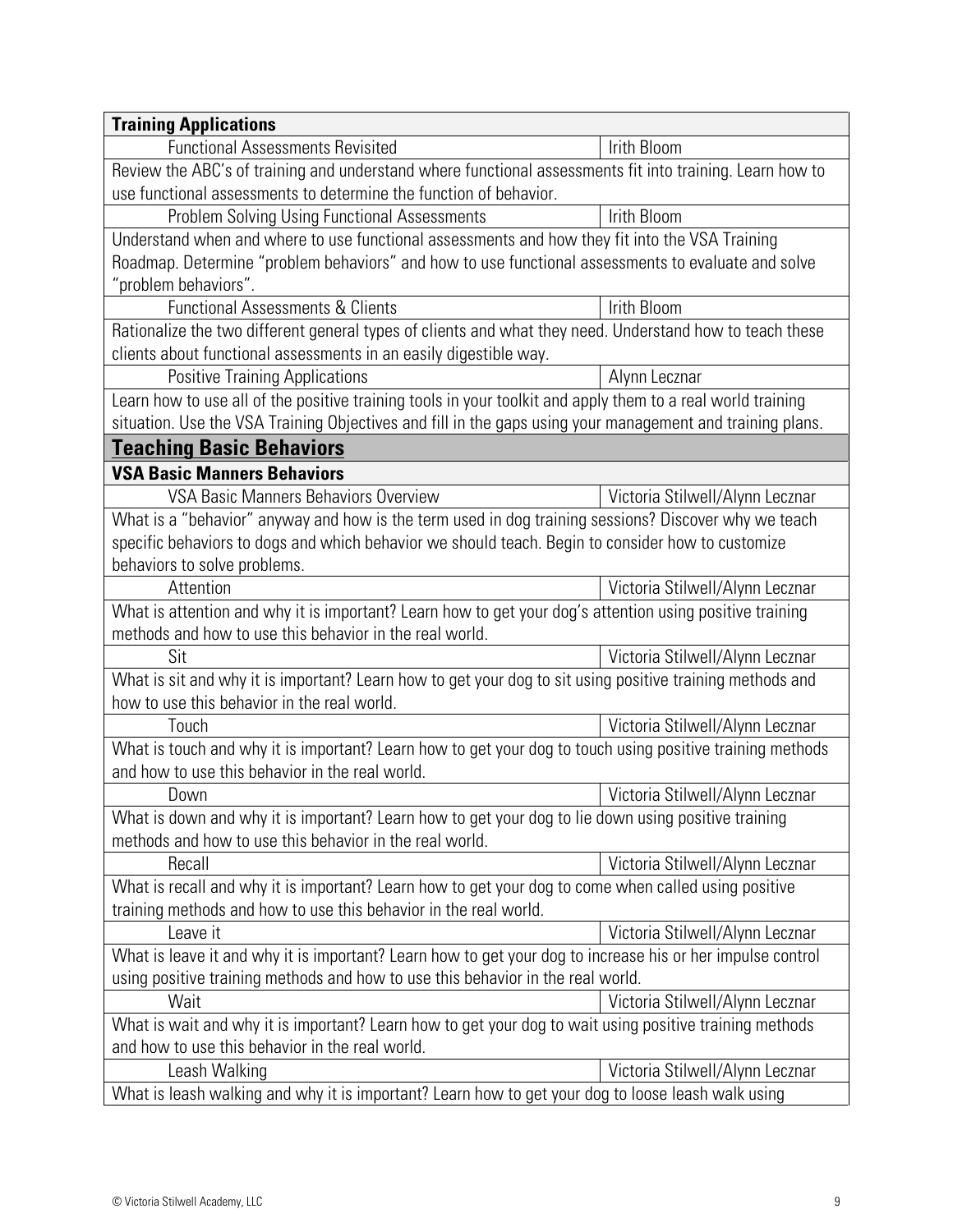| positive training methods and how to use this behavior in the real world.                                   |                                 |  |
|-------------------------------------------------------------------------------------------------------------|---------------------------------|--|
| Go to Mat                                                                                                   | Victoria Stilwell/Alynn Lecznar |  |
| What is go to mat and why it is important? Learn how to get your dog to go to mat using positive training   |                                 |  |
| methods and how to use this behavior in the real world.                                                     |                                 |  |
| Stay                                                                                                        | Victoria Stilwell/Alynn Lecznar |  |
| What is stay and why it is important? Learn how to get your dog to stay using positive training methods and |                                 |  |
| how to use this behavior in the real world.                                                                 |                                 |  |
| Drop                                                                                                        | Victoria Stilwell/Alynn Lecznar |  |
| What is drop and why it is important? Learn how to get your dog to drop an item using positive training     |                                 |  |
| methods and how to use this behavior in the real world.                                                     |                                 |  |
| Stand                                                                                                       | Victoria Stilwell/Alynn Lecznar |  |
| What is stand and why it is important? Learn how to get your dog to stand using positive training methods   |                                 |  |
| and how to use this behavior in the real world.                                                             |                                 |  |
| <b>Solving Common Behavior Problems</b>                                                                     |                                 |  |
| <b>Common Behavior Problems</b>                                                                             |                                 |  |
| Introduction to Common Behavior Problems                                                                    | Victoria Stilwell               |  |
| Understand how to incorporate functional assessments to evaluate problem behaviors, to solve such           |                                 |  |
| problem behaviors using training objectives, and where management and training come into play.              |                                 |  |
| <b>Puppy Problems</b>                                                                                       |                                 |  |
| <b>Training with Puppies</b>                                                                                | Victoria Stilwell               |  |
| Dive into lessons with puppies and learn which topics puppy owners frequently request. Understand how to    |                                 |  |
| structure basic lessons with puppies and address owner complaints.                                          |                                 |  |
| <b>House Training for Puppies</b>                                                                           | Victoria Stilwell               |  |
| Why do puppies eliminate in the house? Learn how to prevent this unwanted behavior and provide puppy        |                                 |  |
| owners with short term and long term solutions for house training issues.                                   |                                 |  |
| Puppy Chewing/Mouthing                                                                                      | Victoria Stilwell               |  |
| Why do puppies chew and mouth? Learn how to prevent these unwanted behaviors and provide puppy              |                                 |  |
| owners with short term and long term solutions for chewing and mouthing issues.                             |                                 |  |
| <b>Adult Dog Common Behavior Issues</b>                                                                     |                                 |  |
| <b>Training with Adult Dogs</b>                                                                             | Victoria Stilwell               |  |
| Dive into lessons with adult dogs and learn which topics adult dog owners frequently request. Understand    |                                 |  |
| how to structure basic lessons with adult dogs and address owner complaints.                                |                                 |  |
| Chewing/Destruction                                                                                         | Victoria Stilwell               |  |
| Why do dogs chew and destroy items? Learn how to prevent these unwanted behaviors and provide dog           |                                 |  |
| owners with short term and long term solutions for chewing and destruction issues.                          |                                 |  |
| Digging                                                                                                     | Victoria Stilwell               |  |
| Why do dogs dig? Learn how to prevent this unwanted behavior and provide dog owners with short term         |                                 |  |
| and long term solutions for digging issues.                                                                 |                                 |  |
| Jumping                                                                                                     | Victoria Stilwell               |  |
| Why do dogs jump? Learn how to prevent this unwanted behavior and provide dog owners with short term        |                                 |  |
| and long term solutions for jumping issues.                                                                 |                                 |  |
| <b>Barking</b>                                                                                              | Victoria Stilwell               |  |
| Why do dogs bark? Learn how to prevent this unwanted behavior and provide dog owners with short term        |                                 |  |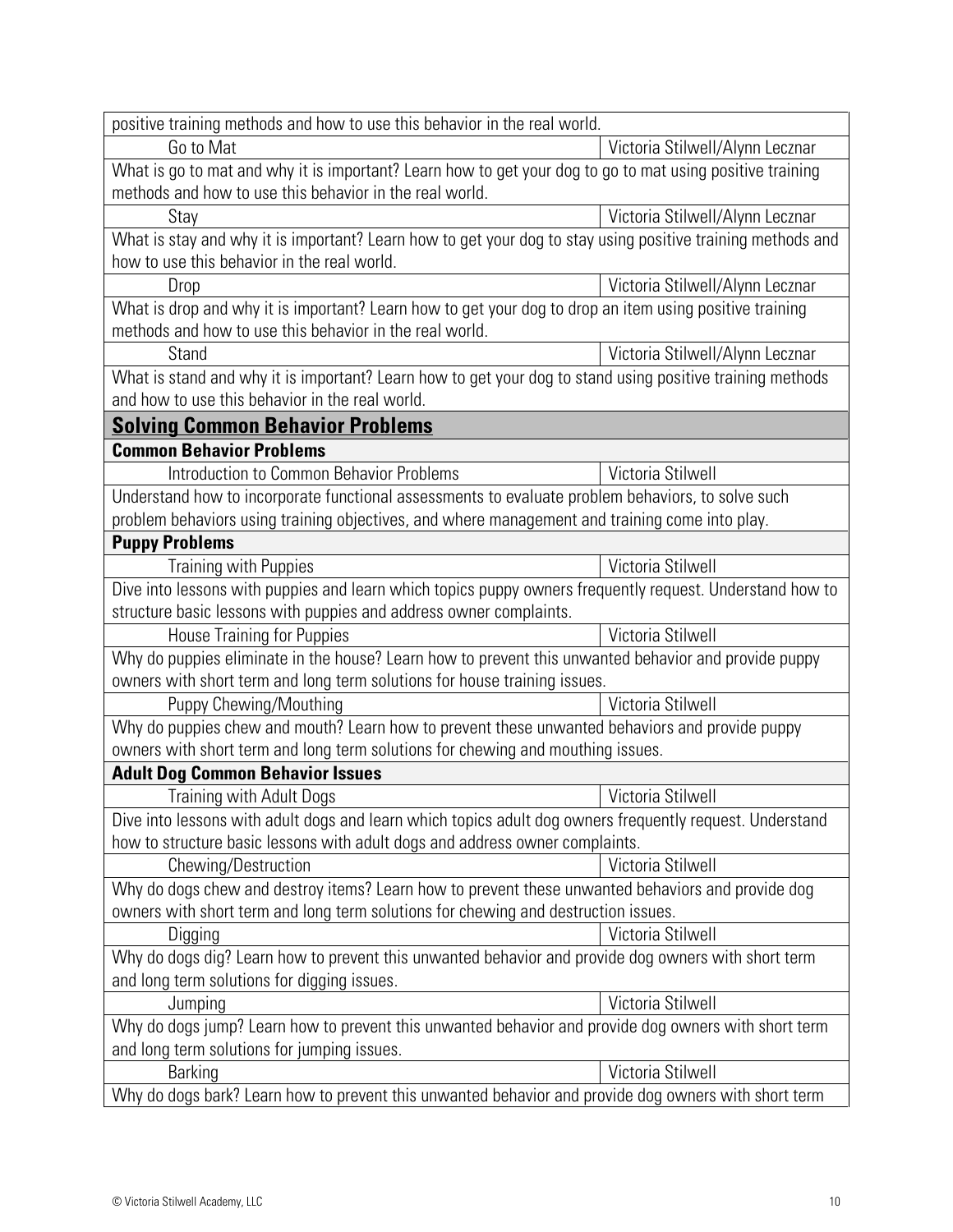| and long term solutions for digging issues.                                                                                                                                                              |                   |  |
|----------------------------------------------------------------------------------------------------------------------------------------------------------------------------------------------------------|-------------------|--|
| Door Issues                                                                                                                                                                                              | Victoria Stilwell |  |
| Why do dogs bark and dash out of the door? Learn how to prevent these unwanted behaviors and provide                                                                                                     |                   |  |
| dog owners with short term and long term solutions for door issues.                                                                                                                                      |                   |  |
| Pulling                                                                                                                                                                                                  | Victoria Stilwell |  |
| Why do dogs pull on leash? Learn how to prevent this unwanted behavior and provide dog owners with                                                                                                       |                   |  |
| short term and long term solutions for pulling issues.                                                                                                                                                   |                   |  |
| Humping                                                                                                                                                                                                  | Victoria Stilwell |  |
| Why do dogs hump? Learn how to prevent this unwanted behavior and provide dog owners with short term                                                                                                     |                   |  |
| and long term solutions for humping issues.                                                                                                                                                              |                   |  |
| Coprophagia                                                                                                                                                                                              | Victoria Stilwell |  |
| Why do dogs eat poop? Learn how to prevent this unwanted behavior and provide dog owners with short                                                                                                      |                   |  |
| term and long term solutions for poo eating.                                                                                                                                                             |                   |  |
| House Training for Adult Dogs                                                                                                                                                                            | Victoria Stilwell |  |
| Why do adult dogs eliminate in the house? Learn how to prevent this unwanted behavior and provide adult                                                                                                  |                   |  |
| dog owners with short term and long term solutions for house training issues.                                                                                                                            |                   |  |
| <b>Teaching Private Lessons</b>                                                                                                                                                                          |                   |  |
| <b>Preparing for Private Lessons</b>                                                                                                                                                                     |                   |  |
| <b>Private Lesson Basics</b>                                                                                                                                                                             | Alynn Lecznar     |  |
| What is a private lesson and why should you offer them? Where is the best place to give private lessons?                                                                                                 |                   |  |
| Discover everything you need to know about private lessons from initial client contact to the end of your                                                                                                |                   |  |
| training sessions.                                                                                                                                                                                       |                   |  |
| Connecting with Clients                                                                                                                                                                                  | Alynn Lecznar     |  |
| Learn how to make initial contact with clients and what information you need to obtain before training.                                                                                                  |                   |  |
| Uncover the importance of taking a dog's history before the session, and learn how to stay safe when                                                                                                     |                   |  |
| visiting private homes.                                                                                                                                                                                  |                   |  |
| Scheduling, Time Management, and Forms                                                                                                                                                                   | Alynn Lecznar     |  |
| Examine the different types of training sessions and consider which might be best for your business.                                                                                                     |                   |  |
| Investigate the importance of using training forms, and their relationship to time management.                                                                                                           |                   |  |
| <b>Conducting a Consultation</b>                                                                                                                                                                         | Alynn Lecznar     |  |
| Learn how to prepare for a successful consultation: gather tools and materials you will need, take a canine                                                                                              |                   |  |
| history, introduce the ABC's of training, discuss training objectives, discuss management and training, and                                                                                              |                   |  |
| sell a package.                                                                                                                                                                                          |                   |  |
| <b>Teaching Private Lessons</b>                                                                                                                                                                          |                   |  |
| Teaching a Private Lesson                                                                                                                                                                                | Alynn Lecznar     |  |
| Devise a structure for your private lessons using VSA's easy to follow guide. Enhance your lesson structure                                                                                              |                   |  |
| by implementing our method for teaching new skills.                                                                                                                                                      |                   |  |
| Dealing with Family & Other Pets                                                                                                                                                                         | Alynn Lecznar     |  |
| Learn how to tackle a home with multiple family members and how to maintain compliance despite these                                                                                                     |                   |  |
| potential drawbacks. Understand how to incorporate children into the lesson while keeping everyone safe.<br>Dissect the multi-dog household and whether or not other pets detract or add to the session. |                   |  |
| <b>Lesson Distractions</b>                                                                                                                                                                               | Alynn Lecznar     |  |
|                                                                                                                                                                                                          |                   |  |
| Examine the importance of managing distractions and determine what causes dogs to be distracted. Learn                                                                                                   |                   |  |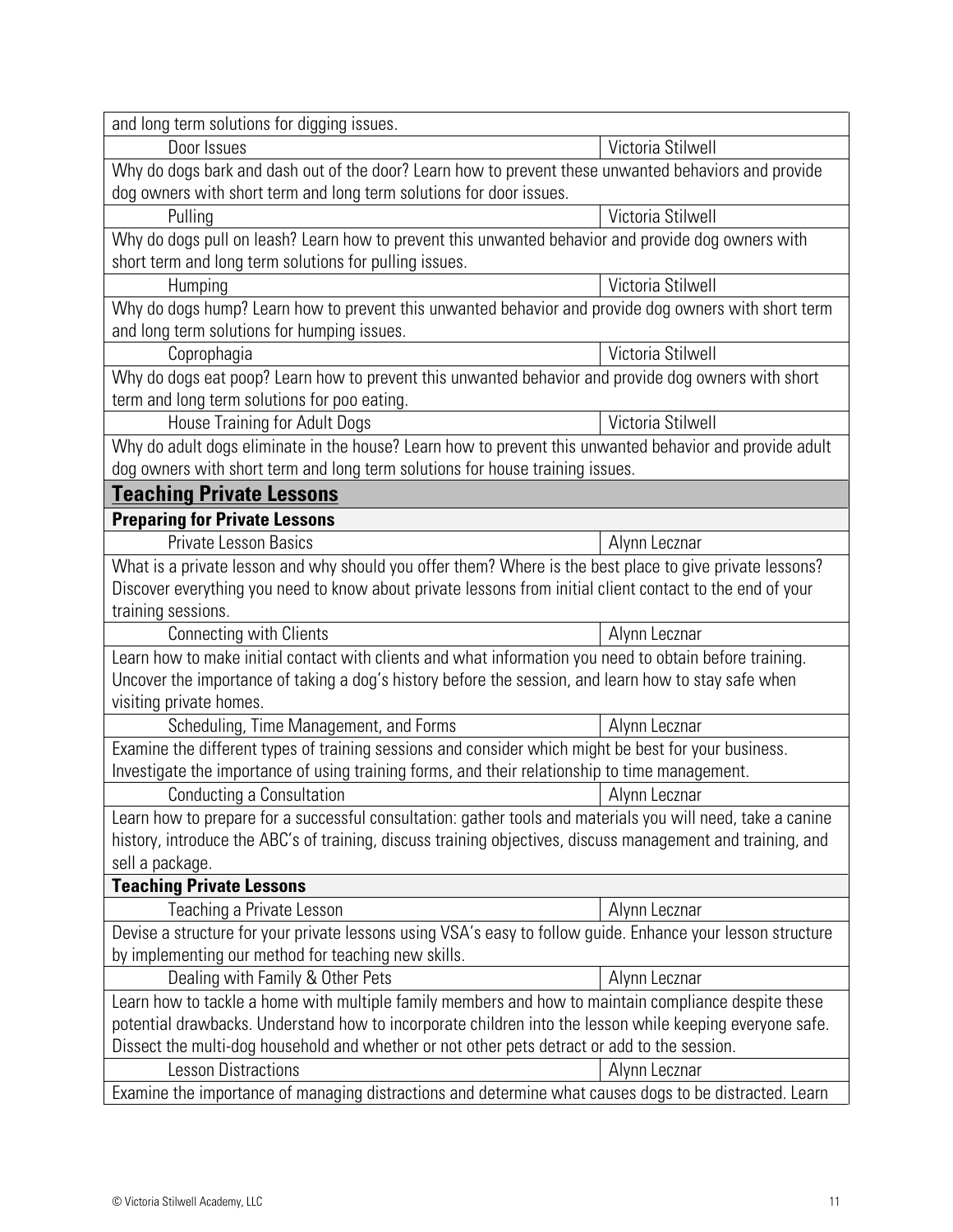| how to tackle these issues and help dogs focus.                                                             |                      |  |
|-------------------------------------------------------------------------------------------------------------|----------------------|--|
| <b>Emergency Situations</b>                                                                                 | Alynn Lecznar        |  |
| Understand how to protect yourself, your client, and their dog during private sessions. Learn what to do if |                      |  |
| the unthinkable happens and how to prevent these situations.                                                |                      |  |
| <b>Teaching Group Classes</b>                                                                               |                      |  |
| <b>Preparing for Group Classes</b>                                                                          |                      |  |
| <b>Group Class Basics</b>                                                                                   | Brad & Lisa Waggoner |  |
| What is a group class? Why should you hold group classes? Where should you hold group classes? Uncover      |                      |  |
| the power of group classes by determining the importance of group classes to your business and your         |                      |  |
| clients.                                                                                                    |                      |  |
| <b>Group Class Logistics</b>                                                                                | Brad & Lisa Waggoner |  |
| Consider a potential group class: how will you register clients, what equipment you will need, and where    |                      |  |
| will you hold group classes? Evaluate group class logistics and determine what guidelines you will put into |                      |  |
| place.                                                                                                      |                      |  |
| Group Class Health & Safety                                                                                 | Brad & Lisa Waggoner |  |
| Determine how to keep both dogs and humans safe in the group class environment. Discover method to          |                      |  |
| inspire your clients to keep their dogs health and safe.                                                    |                      |  |
| <b>Teaching Group Classes</b>                                                                               |                      |  |
| Teaching a Group Class                                                                                      | Brad & Lisa Waggoner |  |
| Nervous about teaching group classes? Break down the process step by step: learn how to organize the        |                      |  |
| curriculum, set up the room, and teach each class from week to week.                                        |                      |  |
| <b>Working with Humans</b>                                                                                  |                      |  |
| <b>Keeping Clients Engaged</b>                                                                              |                      |  |
| Principles of Teaching Humans                                                                               | Irith Bloom          |  |
| Discover how adult learning principles can help dog trainers keep clients engaged. Become familiar with     |                      |  |
| strategies to help humans learn and focus on communicating with humans using positive reinforcement.        |                      |  |
| <b>Human Teaching Techniques</b>                                                                            | Irith Bloom          |  |
| Explore a new technique to teach humans and learn how to break down skills into easily teachable steps.     |                      |  |
| <b>Working with Clients</b>                                                                                 |                      |  |
| <b>Cancellations &amp; Referrals</b>                                                                        | Brad & Lisa Waggoner |  |
| What do you do if you need to cancel a session? What if a client cancels at the last minute? Design         |                      |  |
| cancellation policies and understand how to uphold them to avoid frustration.                               |                      |  |
| Safety Protocols & Preparedness                                                                             | Brad & Lisa Waggoner |  |
| What do you do if there is an emergency during one of your training sessions? In this lesson, learn how to  |                      |  |
| design an emergency preparedness plan by evaluating best practices for preventing injury to humans and      |                      |  |
| dogs.                                                                                                       |                      |  |
| <b>Challenging Situations</b>                                                                               | Brad & Lisa Waggoner |  |
| Detect challenging situations such as distractions, learners with disabilities, and dogs that are           |                      |  |
| uncomfortable during sessions. Understand how to identify and worked through these challenges.              |                      |  |
| <b>Human Interaction</b>                                                                                    |                      |  |
| Human Communication                                                                                         | Paula Bloom          |  |
| Discover the importance of establishing intention, trust and empathy in the relationship with the human     |                      |  |
| client and explore the ways that humans learn (and how to increase understanding through each learning      |                      |  |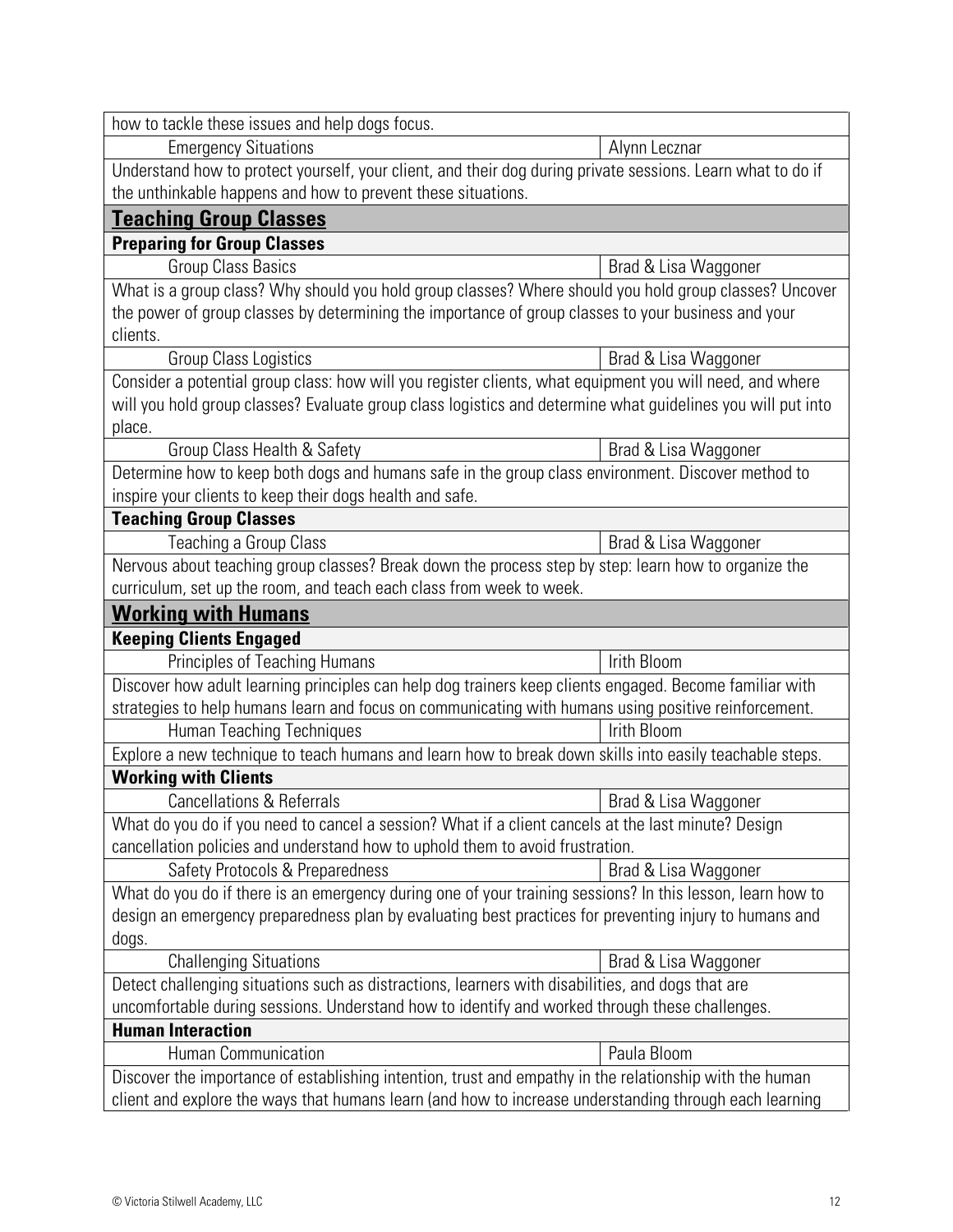| style.) Develop and use effective observational and active listening skills while focusing on successful ways |                   |  |
|---------------------------------------------------------------------------------------------------------------|-------------------|--|
| to motivate the client.                                                                                       |                   |  |
| Human Behavior Change                                                                                         | Paula Bloom       |  |
| Learn about the "Stages of Change" and how the model of Motivational Interviewing can be employed by          |                   |  |
| dog trainers to encourage collaboration between the client and the dog trainer as they work toward positive   |                   |  |
| training approaches and a happier life.                                                                       |                   |  |
| Self-Care & Burnout Prevention                                                                                | Paula Bloom       |  |
| Explore how stress affects us, what burnout is and how to prevent it, and the pitfalls of compassion fatigue  |                   |  |
| while learning how to develop a personalized burnout prevention plan. Also covered: the connection of self-   |                   |  |
| awareness and self-reflection and its application in dog training.                                            |                   |  |
| Real-World Human Scenarios for Dog Trainers                                                                   | Paula Bloom       |  |
| Victoria and Paula join forces to compare notes about the most effective ways to handle specific human        |                   |  |
| scenarios that dog trainers commonly find themselves in.                                                      |                   |  |
| <b>Canine Health &amp; Science</b>                                                                            |                   |  |
| <b>Canine Senses</b>                                                                                          |                   |  |
| What is Sensory Education?                                                                                    | Victoria Stilwell |  |
| What is sensory education? Uncover the reasons why understanding the canine senses is important to help       |                   |  |
| dogs learn effectively.                                                                                       |                   |  |
| Smell                                                                                                         | Victoria Stilwell |  |
| How keen is a dog's sense of smell and why is scent so important for the dog? Dive deeper into the science    |                   |  |
| behind smell and how we can use scent in training.                                                            |                   |  |
| Sight                                                                                                         | Victoria Stilwell |  |
| How well can dogs see and how often do they rely on their sense of sight? Compare and contrast this           |                   |  |
| ability in dogs and humans.                                                                                   |                   |  |
| Taste                                                                                                         | Victoria Stilwell |  |
| How keen is a dog's sense of taste? How does their physiology impact their sense of taste? Understand         |                   |  |
| what considerations we should make in regard to our dogs' sense of taste.                                     |                   |  |
| Hearing                                                                                                       | Victoria Stilwell |  |
| How keen is a dog's sense of hearing? Discover how sound sensitivities and noise phobias can develop.         |                   |  |
| Listen to Victoria describe her own journey when creating the Canine Noise Phobia CD series.                  |                   |  |
| Touch                                                                                                         | Victoria Stilwell |  |
| Learn about a dog's sense of touch, its development through puppyhood, and the impact of touch on             |                   |  |
| bonding. Familiarize yourself with touch sensitivity, how to prevent it, and how to modify it.                |                   |  |
| <b>Canine Health</b>                                                                                          |                   |  |
| Common Health Conditions & Issues                                                                             | Duffy Jones       |  |
| Learn about common canine health-related conditions from A-Z. Trainers might see dogs more often than         |                   |  |
| veterinarians and while it is not our job to diagnose we can always be on the lookout.                        |                   |  |
| Vaccinations                                                                                                  | Duffy Jones       |  |
| Familiarize yourself with core and non-core vaccines. Understand how vaccines work and why they are           |                   |  |
| important for dogs.                                                                                           |                   |  |
| Spay & Neuter                                                                                                 | Duffy Jones       |  |
| Learn about spaying and neutering and investigate the differing opinions of potential risks and benefits.     |                   |  |
| <b>Canine Fitness</b>                                                                                         | Alynn Lecznar     |  |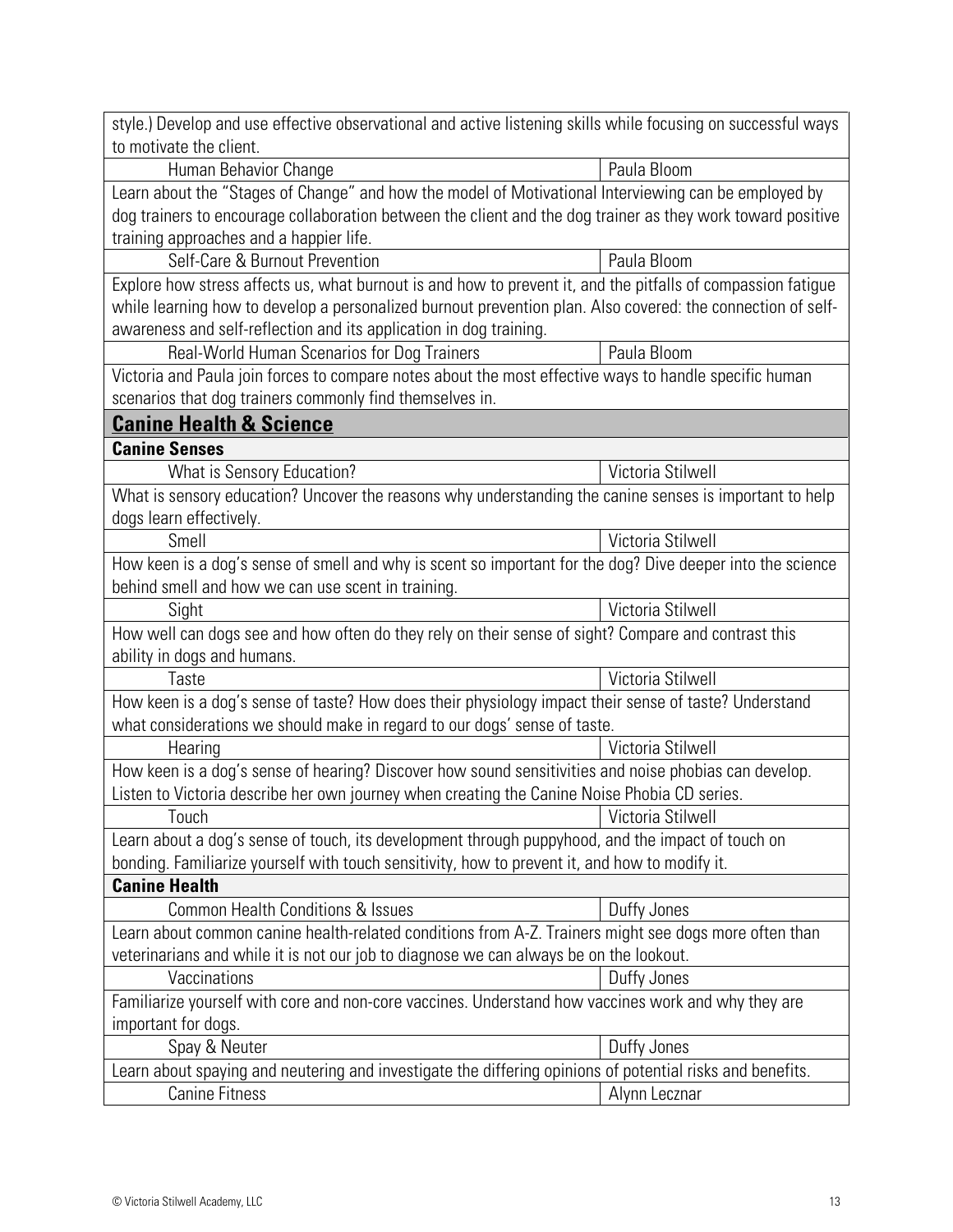| Explore the world of canine fitness and how it can fit into a management and training plan. Determine the                           |                   |  |
|-------------------------------------------------------------------------------------------------------------------------------------|-------------------|--|
| importance of canine fitness and discover the potential benefits to a behavior modification program that                            |                   |  |
| incorporate canine fitness.                                                                                                         |                   |  |
| <b>Canine Nutrition</b><br><b>Canine Diets</b>                                                                                      | Duffy Jones       |  |
|                                                                                                                                     |                   |  |
| Learn about the different types of canine diets and the importance of good nutrition for a dog's overall<br>health.                 |                   |  |
| Nutrition & Behavior                                                                                                                | Duffy Jones       |  |
| Determine signs of health issues that could be related to diet. Discover the benefits of chewing and how to                         |                   |  |
| select safe chews and toys.                                                                                                         |                   |  |
| <b>Dogs Sports &amp; Working Dogs</b>                                                                                               |                   |  |
| <b>Dog Sports</b>                                                                                                                   |                   |  |
| Pet Dog Sports                                                                                                                      | Victoria Stilwell |  |
| Immerse yourself into the world of pet dog sports. Discover the different types of sports and how they can<br>be beneficial.        |                   |  |
| <b>High Drive Working Dogs</b>                                                                                                      |                   |  |
| Positive Training with High-Drive Dogs                                                                                              | Victoria Stilwell |  |
| Why are police dogs in the United States trained using aversives when in the United Kingdom they usually                            |                   |  |
| are not? Can you train high-drive dogs using positive reinforcement? Delve into the debate by learning                              |                   |  |
| about drive and how to use it during training.                                                                                      |                   |  |
| <b>Types of Working Dogs</b>                                                                                                        | Victoria Stilwell |  |
| Explore the different types of working jobs and the jobs that they perform. What types of dogs are used for                         |                   |  |
| these jobs and how are they best suited for their role? Learn about the typical training methods associated<br>with these dog jobs. |                   |  |
| Police Dogs                                                                                                                         | Victoria Stilwell |  |
| Have you ever wondered about how police dogs are trained? Where do these dogs come from? Learn about                                |                   |  |
| the various jobs these dogs and handlers tackle and what stressors and challenges they face every day.                              |                   |  |
| <b>Assistance Dogs</b>                                                                                                              |                   |  |
| Service Dogs                                                                                                                        | Victoria Stilwell |  |
| What is a "service dog"? Learn about this distinction (using the United States as an example), where these                          |                   |  |
| dogs come from, and how they are trained. Explore how you can get involved with service dogs.                                       |                   |  |
| <b>Emotional Support Animals</b>                                                                                                    | Victoria Stilwell |  |
| What is an "emotional support animal?" Learn about this distinction (using the United States as an                                  |                   |  |
| example), where these dogs come from, and how they are trained. Explore how you can get involved with                               |                   |  |
| emotional support animals.                                                                                                          |                   |  |
| <b>Therapy Dogs</b>                                                                                                                 | Victoria Stilwell |  |
| What is a "therapy dog?" Learn about this distinction (using the United States as an example), where these                          |                   |  |
| dogs come from, and how they are trained. Explore how you can get involved with therapy dogs.                                       |                   |  |
| <b>Advanced Training &amp; Behavior</b>                                                                                             |                   |  |
| <b>Behavior Modification</b>                                                                                                        |                   |  |
| Introduction to Advanced Training & Behavior                                                                                        | Victoria Stilwell |  |
| What is "behavior modification" and why should you use it? Differentiate between training and behavior                              |                   |  |
| modification and learn how to incorporate behavior modification into your training objectives.                                      |                   |  |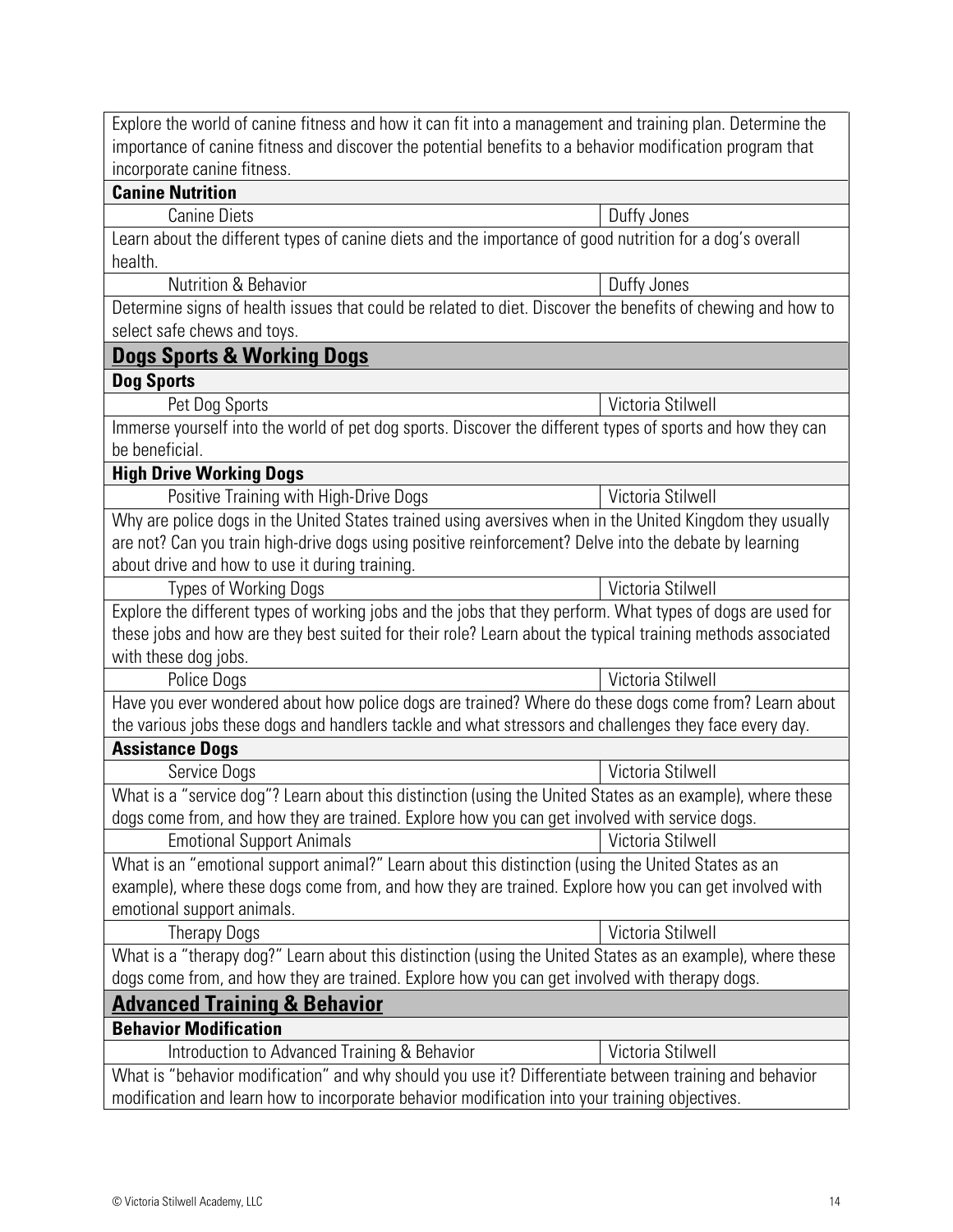| <b>Identifying &amp; Addressing Stress</b>                                                                   |                   |  |
|--------------------------------------------------------------------------------------------------------------|-------------------|--|
| Arousal                                                                                                      | Alynn Lecznar     |  |
| Have you heard dog trainers use the word, "arousal"? What does this word mean in the context of dog          |                   |  |
| training? Identify arousal in dogs and understand how arousal affects performance.                           |                   |  |
| <b>Identifying Signs of Stress</b>                                                                           | Victoria Stilwell |  |
| Review dog body language and put your knowledge to the best by identifying signs of stress in dogs.          |                   |  |
| Remember, if we cannot identify stress we cannot begin to address stress using behavior modification.        |                   |  |
| Stress vs. Excitement                                                                                        | Victoria Stilwell |  |
| How are stress and excitement related, and how are they different? Understand the relationship between       |                   |  |
| stress and excitement.                                                                                       |                   |  |
| <b>Determining Sources of Stress</b>                                                                         | Victoria Stilwell |  |
| Determine possible sources of stress and learn how to implement plans to reduce stress. Discover how         |                   |  |
| reducing stress enables dogs to stay relaxed and optimize learning.                                          |                   |  |
| <b>Preventing and Reducing Stress</b>                                                                        | Victoria Stilwell |  |
| Learn how to prevent and reduce stress during training situations. Discover strategies to proactively reduce |                   |  |
| stress in real world situations.                                                                             |                   |  |
| <b>Identifying &amp; Preventing Fears &amp; Phobias</b>                                                      |                   |  |
| What is Fear?                                                                                                | Victoria Stilwell |  |
| What is fear? Do dogs choose between fight and flight? Discover what happens biologically when a dog is      |                   |  |
| faced with a fearful situation.                                                                              |                   |  |
| Recognizing Fear in Dogs                                                                                     | Victoria Stilwell |  |
| Apply your knowledge of dog body language to see a fearful situation from the dog's point of view. Learn     |                   |  |
| how to recognize signs of fear and stress in dogs and how to empower owner's to help their dogs.             |                   |  |
| Being the Dog's Advocate                                                                                     | Victoria Stilwell |  |
| Understand how to proactively prevent fear and stress through socialization practices. Be your dog's         |                   |  |
| advocate by preparing them for potentially stressful life events like veterinary visits and grooming         |                   |  |
| appointments.                                                                                                |                   |  |
| Addressing Fear-Based Behavior                                                                               | Victoria Stilwell |  |
| Revisit arousal and discover the importance of working "below threshold" with a fear-based behavior          |                   |  |
| cases. Determine how behavior modification can help address fear-based behavior, which methods to use,       |                   |  |
| and when to refer a fear-based behavior case.                                                                |                   |  |
| <b>Complementary Therapies</b>                                                                               | Victoria Stilwell |  |
| Explore alternative tools and techniques for managing and addressing fear based behaviors. Familiarize       |                   |  |
| yourself with the latest products available to progressive positive dog trainers.                            |                   |  |
| <b>Separation Distress &amp; Anxiety</b>                                                                     |                   |  |
| What is Separation Distress/Anxiety?                                                                         | Victoria Stilwell |  |
| Evaluate the differences between boredom, separation distress, and separation anxiety. Explore the public    |                   |  |
| perception of separation anxiety, dispel any misconceptions, and identify the varying degrees of separation  |                   |  |
| issues.                                                                                                      |                   |  |
| <b>Managing Separation Issues</b>                                                                            | Victoria Stilwell |  |
| Deduce how to safely manage a dog with separation issue. Learn to prevent the reinforcement of these         |                   |  |
| behaviors and explore different therapies that can help. Understand the ethical considerations before taking |                   |  |
| these cases and when to refer.                                                                               |                   |  |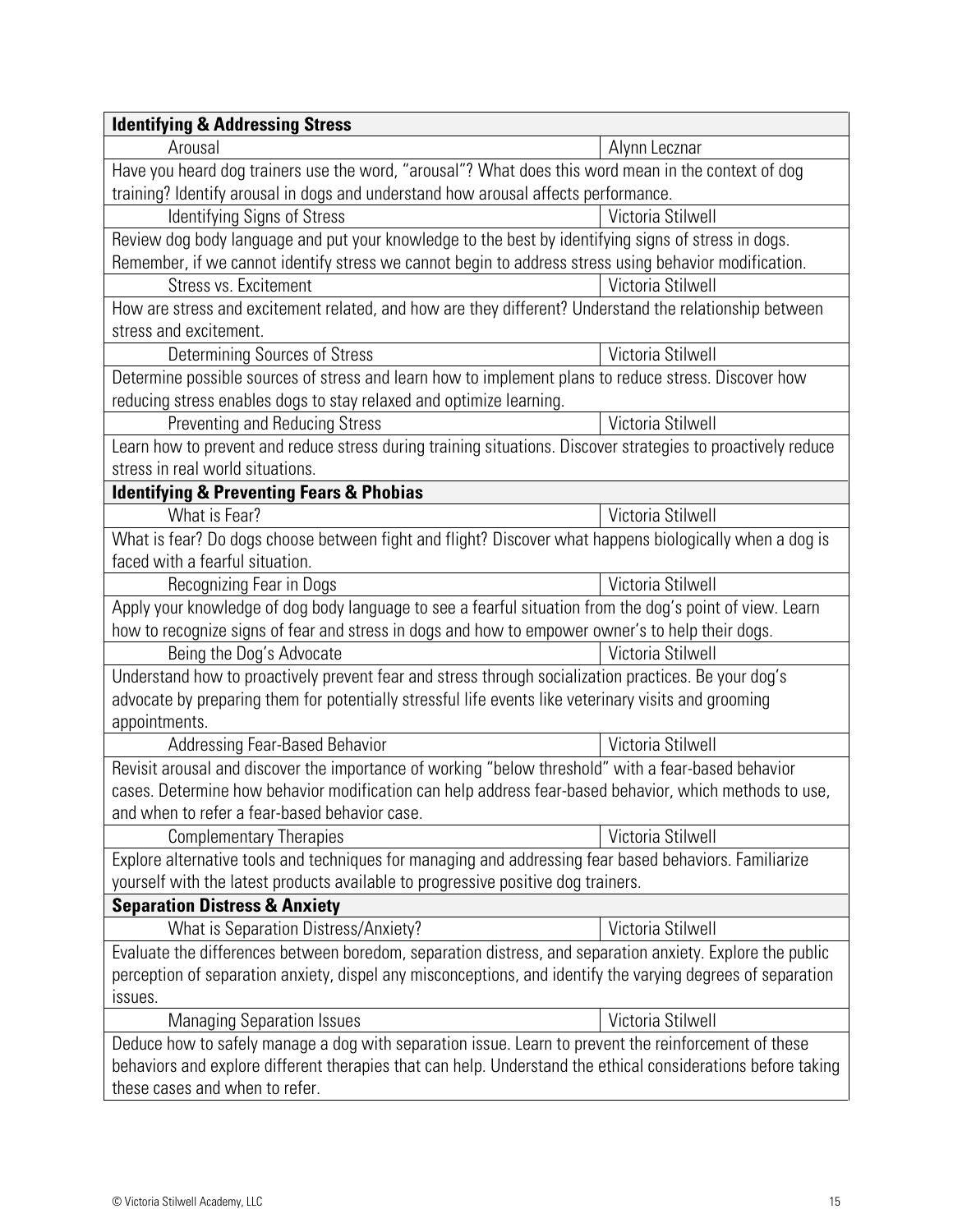| <b>Addressing Separation Issues</b>                                                                        | Victoria Stilwell       |  |
|------------------------------------------------------------------------------------------------------------|-------------------------|--|
| Examine different methods to address separation issues: how to "change the picture" for the dog and why    |                         |  |
| changing human behavior can help.                                                                          |                         |  |
| <b>Reactivity</b>                                                                                          |                         |  |
| What is Reactivity?                                                                                        | Irith Bloom             |  |
| What is "reactivity" and how did this term come into use? Explore is the public's perception of reactivity |                         |  |
| and the reality.                                                                                           |                         |  |
| <b>Examples of Reactivity</b>                                                                              | Irith Bloom             |  |
| Clarify the labels dog owners use when referring to reactive behaviors. Learn how to identify these        |                         |  |
| behaviors and appropriately refer to a certain observed behavior.                                          |                         |  |
| <b>Managing Reactivity</b>                                                                                 | Irith Bloom             |  |
| Understand how to create and implement an effective management plan for reactivity cases. Determine        |                         |  |
| which management strategies to consider.                                                                   |                         |  |
| <b>Addressing Reactivity</b>                                                                               | Irith Bloom             |  |
| Become familiar with the basics of addressing and modifying reactive behavior. Determine which training    |                         |  |
| tools and techniques are useful when changing the dog's emotional response toward a triggering stimulus.   |                         |  |
| Understand how to teach and reinforce alternative behaviors in place of reactive behaviors.                |                         |  |
| <b>Canine Aggression</b>                                                                                   |                         |  |
| What is Aggression?                                                                                        | Victoria Stilwell       |  |
| Clarify the term aggression and the relationship between aggression and dominance.                         |                         |  |
| Factors that Influence Aggressive Behaviors                                                                | Victoria Stilwell       |  |
| Recognize why dogs aggress and what purpose aggressive behaviors serve. Explore the various factors that   |                         |  |
| can influence aggressive behaviors from genetics to pain.                                                  |                         |  |
| How People Exacerbate Aggressive Behaviors                                                                 | Victoria Stilwell       |  |
| Can training methods cause aggression? Is socialization as important as everyone says? Explore how         |                         |  |
| people can exacerbate aggressive behavior.                                                                 |                         |  |
| <b>Addressing Aggressive Behaviors</b>                                                                     | Victoria Stilwell       |  |
| Consider different methods for addressing aggressive behavior in dogs. Become familiar with modifying      |                         |  |
| aggressive behavior from resource guarding to human-directed aggression.                                   |                         |  |
| <b>Dog Bite Prevention</b>                                                                                 |                         |  |
| <b>Assessing Dog Bites</b>                                                                                 | Victoria Stilwell       |  |
| Classify dog bites according to the industry recognized Dunbar bite scale and learn how to assess future   |                         |  |
| dog bite risk.                                                                                             |                         |  |
| <b>Preventing Dog Bites</b>                                                                                | Victoria Stilwell       |  |
| Can dogs bite "out of the blue"? Consider the latest dog bite statistics and what they can tell us about   |                         |  |
| preventing dog bites. Understand how to manage and prevent dog bites before they occur.                    |                         |  |
| <b>Animal Advocacy</b>                                                                                     |                         |  |
| <b>Shelters &amp; Animal Law</b>                                                                           |                         |  |
| Dog in Shelters                                                                                            | Christina Waggoner      |  |
| Dive into the world of dog shelters. How are shelters typically structured? What types of animals make up  |                         |  |
| shelter populations? Explore these and common shelter practices.                                           |                         |  |
| Overview of Animal Law                                                                                     | <b>Claudine Wilkins</b> |  |
| Dog Trainer Liability                                                                                      | <b>Claudine Wilkins</b> |  |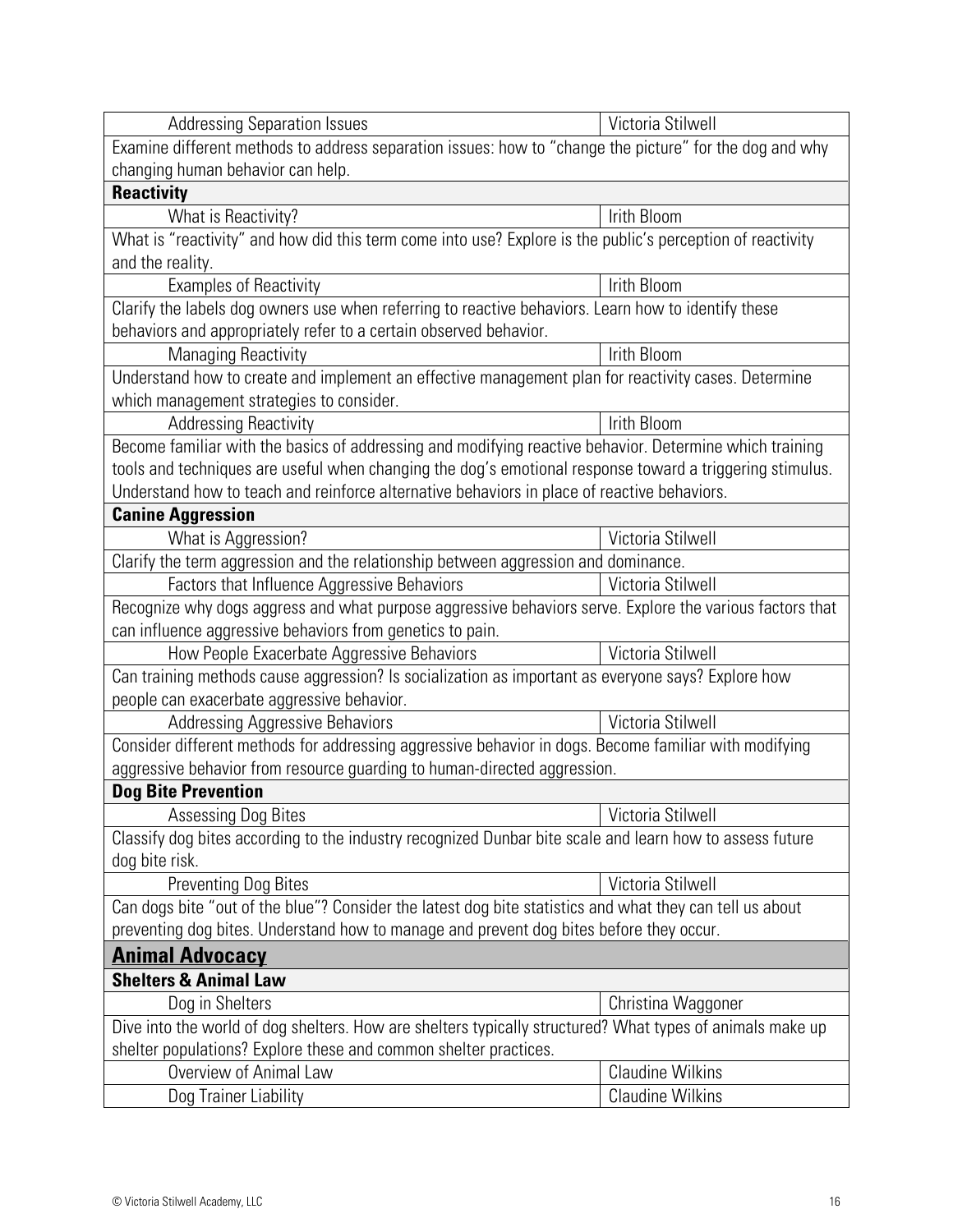| <b>Breed Specific Legislation</b>                                                                           | Victoria Stilwell  |  |
|-------------------------------------------------------------------------------------------------------------|--------------------|--|
| What is Breed Specific Legislation? Learn about BSL around the world and the effects of BSL using the       |                    |  |
| United States as a case study.                                                                              |                    |  |
| <b>Ethics in Dog Training</b>                                                                               |                    |  |
| <b>Considerations for Dogs</b>                                                                              | Christina Waggoner |  |
| Consider the needs and wants of dogs in training. Why should you care and how can you make a                |                    |  |
| difference? Examine the impact your training may have on all dogs.                                          |                    |  |
| <b>Considerations for Humans</b>                                                                            | Christina Waggoner |  |
| Consider the needs and wants of your human learners in training. Why should you care and how can you        |                    |  |
| make a difference? Examine the impact your training may have on all humans and their relationship with      |                    |  |
| dogs.                                                                                                       |                    |  |
| When to Refer                                                                                               | Christina Waggoner |  |
| Determine what types of cases to refer to another trainer, behaviorist, or veterinarian. What alternatives  |                    |  |
| exist instead of referrals and what considerations will you make with your training practices?              |                    |  |
| <b>Evidence Based Training</b>                                                                              |                    |  |
| Scientific Research & Dog Training                                                                          | Alynn Lecznar      |  |
| Do you love science? Are you inspired by canine cognition experts and want to incorporate the latest        |                    |  |
| studies into your training? Consider this lesson and learn how and when to effectively discuss research     |                    |  |
| with others.                                                                                                |                    |  |
| <b>Positive Training with Other Species</b>                                                                 |                    |  |
| <b>Training Other Species</b>                                                                               | Alynn Lecznar      |  |
| Explore how positive reinforcement is used to train husbandry behaviors and reduce stress in captive        |                    |  |
| animals and pets.                                                                                           |                    |  |
| Helping Humans Learn                                                                                        | Alynn Lecznar      |  |
| Discover how animals are helping others and helping humans learn.                                           |                    |  |
| <b>Business Management</b>                                                                                  |                    |  |
| <b>Career Paths for Dog Trainers</b>                                                                        |                    |  |
| <b>Owning Your Own Business</b>                                                                             | Alynn Lecznar      |  |
| Learn about the benefits and responsibilities of owning your own body training business. Discover what a    |                    |  |
| typical week looks like for a dog trainer.                                                                  |                    |  |
| Training for Another Company                                                                                | Alynn Lecznar      |  |
| Explore opportunities to work as a trainer for, or in conjunction with, another company. Consider different |                    |  |
| positions and how to prepare for the job application process.                                               |                    |  |
| <b>Other Dog-Related Industries</b>                                                                         | Alynn Lecznar      |  |
| Discover other dog-related industries and how you can combine services to grow your business.               |                    |  |
| Certifications & Associations                                                                               |                    |  |
| Learn about what certification means in the dog training world and explore the various associations and     |                    |  |
| entities available for dog trainers to join.                                                                |                    |  |
| <b>Starting Your Business</b>                                                                               |                    |  |
| Corporate Formation, Accounting, & Law                                                                      | Alynn Lecznar      |  |
| Protecting your Brand & Identity                                                                            | Alynn Lecznar      |  |
| Taxes, Accounting, & Bookkeeping                                                                            | Alynn Lecznar      |  |
|                                                                                                             |                    |  |
| Following the Law in Your Area                                                                              | Alynn Lecznar      |  |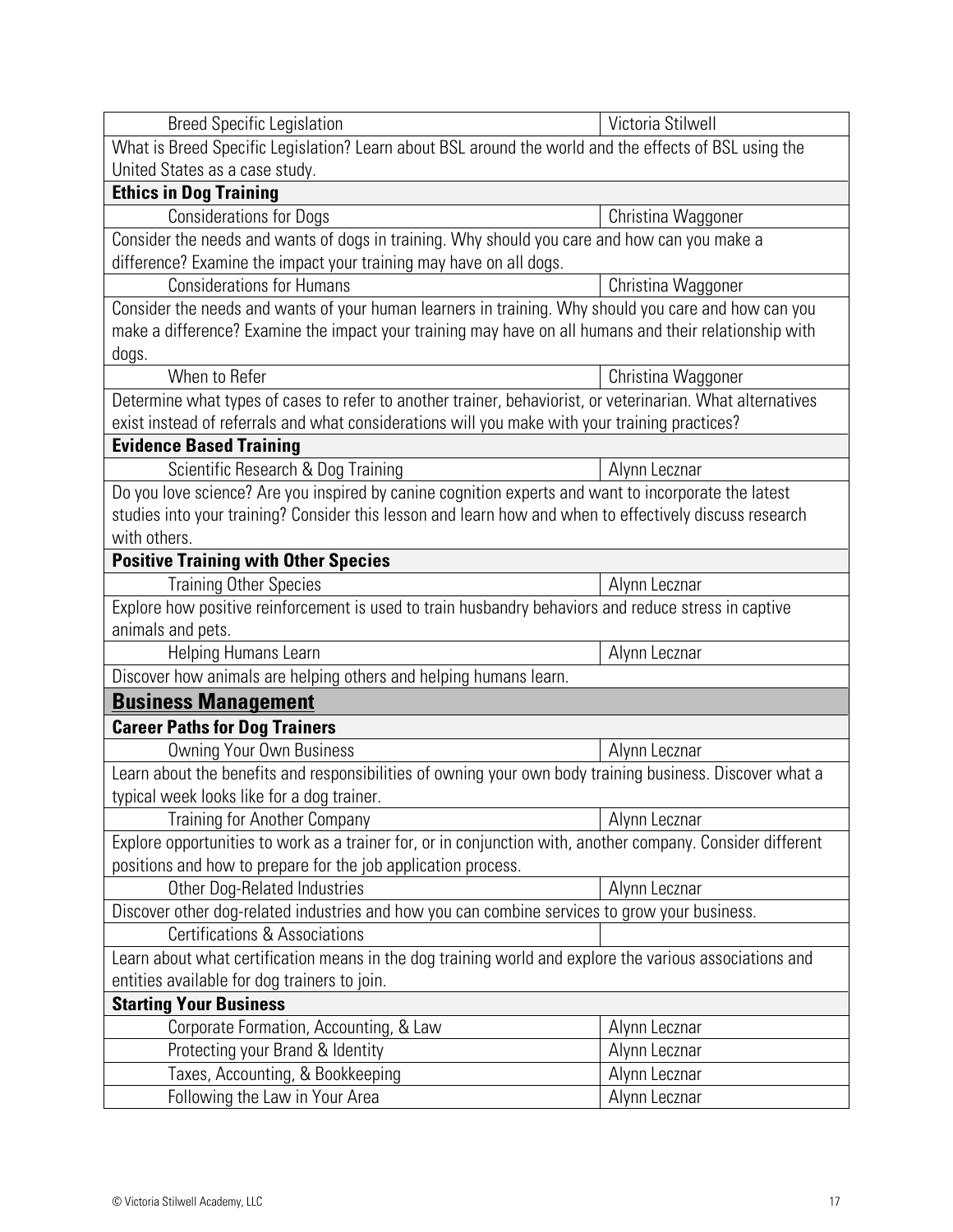| <b>Presenting Yourself Professionally</b>                                                                    |                    |  |
|--------------------------------------------------------------------------------------------------------------|--------------------|--|
| <b>Communication Skills</b>                                                                                  | Christina Waggoner |  |
| Understand the importance of effective verbal and written communication with clients. Learn how your no-     |                    |  |
| verbal communication can impact your success and how actions can speak louder than words as a dog            |                    |  |
| training professional.                                                                                       |                    |  |
| Your Appearance                                                                                              | Christina Waggoner |  |
| Determine your personal assets and use them to bolster your business. Consider why your professional         |                    |  |
| appearance should not be overlooked, what attire to choose, and what to avoid.                               |                    |  |
| Your Representatives                                                                                         | Christina Waggoner |  |
| Identify your representatives and understand how they can impact your business. Review a few best            |                    |  |
| practices of how you can bring representatives into the professional image fold.                             |                    |  |
| Putting it All Together                                                                                      | Christina Waggoner |  |
| Understand the parts that make up your professional image, how they impact your success, and the future      |                    |  |
| of the dogs you encounter.                                                                                   |                    |  |
| <b>Marketing &amp; Branding</b>                                                                              |                    |  |
| <b>Social Media Marketing</b>                                                                                |                    |  |
| <b>Facebook for Business</b>                                                                                 | Alex Sessa         |  |
| Learn how to create and successfully manage a Facebook page for your business. Understand how to post        |                    |  |
| articles, photos, create events, and utilize Facebook insights.                                              |                    |  |
| Navigating Twitter & YouTube                                                                                 | Alex Sessa         |  |
| Learn how to create and navigate Twitter and YouTube accounts. Understand the basics of tweeting, user       |                    |  |
| analytics, and gather tips for "going viral".                                                                |                    |  |
| <b>Growing Your Business Using Social Media</b>                                                              | Alex Sessa         |  |
| Learn how to create a recognizable brand and grow your business via social media without paid advertising.   |                    |  |
| Use review to promote growth and get creative to increase your brand recognition.                            |                    |  |
| <b>Introduction to Marketing &amp; Branding</b>                                                              |                    |  |
| Introduction to Marketing                                                                                    | J. Nichole Smith   |  |
| Start the process of exploring how to approach the marketing of your business and the development of your    |                    |  |
| brand with an overview of the elements of successful business marketing.                                     |                    |  |
| Building a Brand                                                                                             | J. Nichole Smith   |  |
| Learn to ask the right questions of yourself in order to set the stage for how to most effectively build a   |                    |  |
| brand for your business.                                                                                     |                    |  |
| <b>Brand Building Blocks</b>                                                                                 |                    |  |
| The Importance of Finding Your Why                                                                           | J. Nichole Smith   |  |
| An in-depth discussion of why it's so important from a marketing perspective to understand why you're        |                    |  |
| doing what you're doing, and why you're in the business and industry that you're in.                         |                    |  |
| Understanding Who You're Selling To                                                                          | J. Nichole Smith   |  |
| Explore the first step to building a successful brand by taking a closer look at who your target audience is |                    |  |
| and ways that you'll be able to reach them.                                                                  |                    |  |
| Defining What You Sell                                                                                       | J. Nichole Smith   |  |
| Determining what exactly it is that you're offering is an often-overlooked component to the brand-building   |                    |  |
| process.                                                                                                     |                    |  |
| Designing Where You'll Sell                                                                                  | J. Nichole Smith   |  |